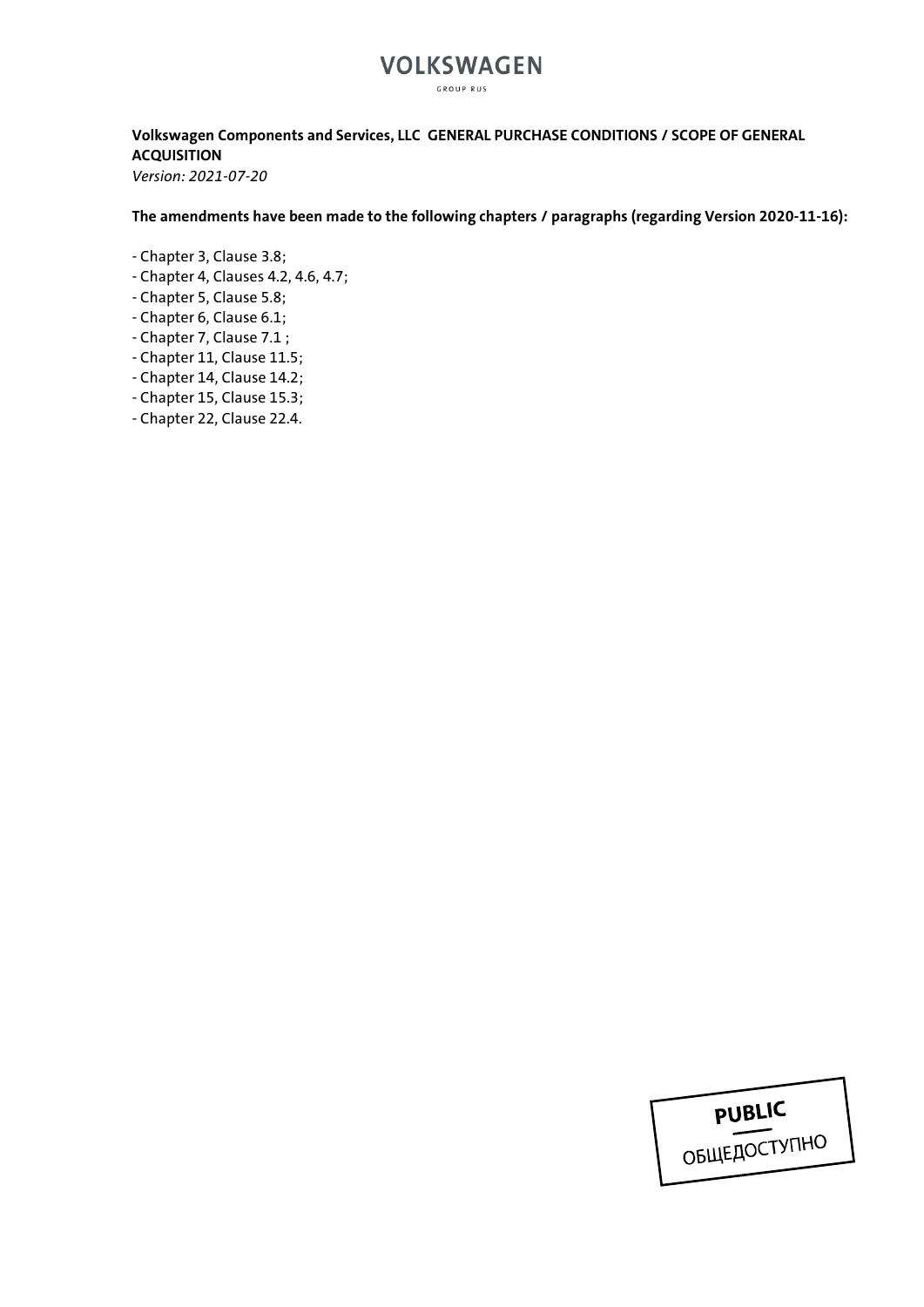GROUP RUS

### **"General purchase conditions of Volkswagen Components and Services, LLC / sphere of general acquisition" Version 2021-07-20**

### **1. Applicable law**

Contracts entered using "General purchase conditions" (hereinafter referred to as "GPC"), their interpretation and execution, as well as all other legal relations arising between the Parties are governed by substantive and procedural law of the Russian Federation.

### **2. Definitions**

The following definitions are applied to the entered contracts and attachments thereto:

**VCS -** limited liability company "Volkswagen Components and Services";

**VW –** VCS and / or other legal entities located in the Russian Federation or abroad, belonging to the same group as VCS;

**Contractor -** a legal entity, individual entrepreneur or a natural person, with whom VCS has concluded a contract referred to in paragraph 3.1 of the GPC;

**Parties** – VCS and the Counterparty;

**VGR -** limited liability company "VOLKSWAGEN Group Rus";

**Platform** – VOLKSWAGEN Group Suppliers web platform "B2B-Lieferantenplattform" at: [www.vwgroupsupply.com](http://www.vwgroupsupply.com/)

Call-Off - a request for supply / provision of services / performance of work under a framework agreement drawn up by VCS in the form posted on the Platform (Cooperation – Procurement Conditions new – Volkswagen Group Rus – General Procurement Terms & Conditions), and sent to the Contractor if required, in accordance with the terms of the contract.

### **3. Implementation of GPC and contract conditions**

3.1 These GPCs are applied both to one-time and framework buy and supply contracts, contractors' agreements (including *construction* contracts), *lease* contracts, paid service contracts, *commission contracts*, agency contracts, freight forwarding contracts, storage contracts, *customs broker contracts*, as well as mixed contracts containing elements of the contracts and agreements enumerated in this Clause (within the GPCs each contract individually is referred to as "Contract" and collectively "Contracts").

3.2 Apart from the GPC, the freight forwarding service contracts are governed by the Procurement Conditions of OOO VOLKSWAGEN CS for freight forwarding services (hereinafter referred to as the "PC for FFS"). In case of a conflict between the terms and conditions of the GPC and the PC for FFS, the terms and conditions of the PC for FFS shall apply.

3.3 The GPC shall apply to the extent they do not contradict the terms and conditions of the Contract. In case of a conflict between the terms and conditions of a particular Contract and the terms and conditions of the GPC, the terms and conditions of the particular Contract shall prevail, even if not explicitly stated therein.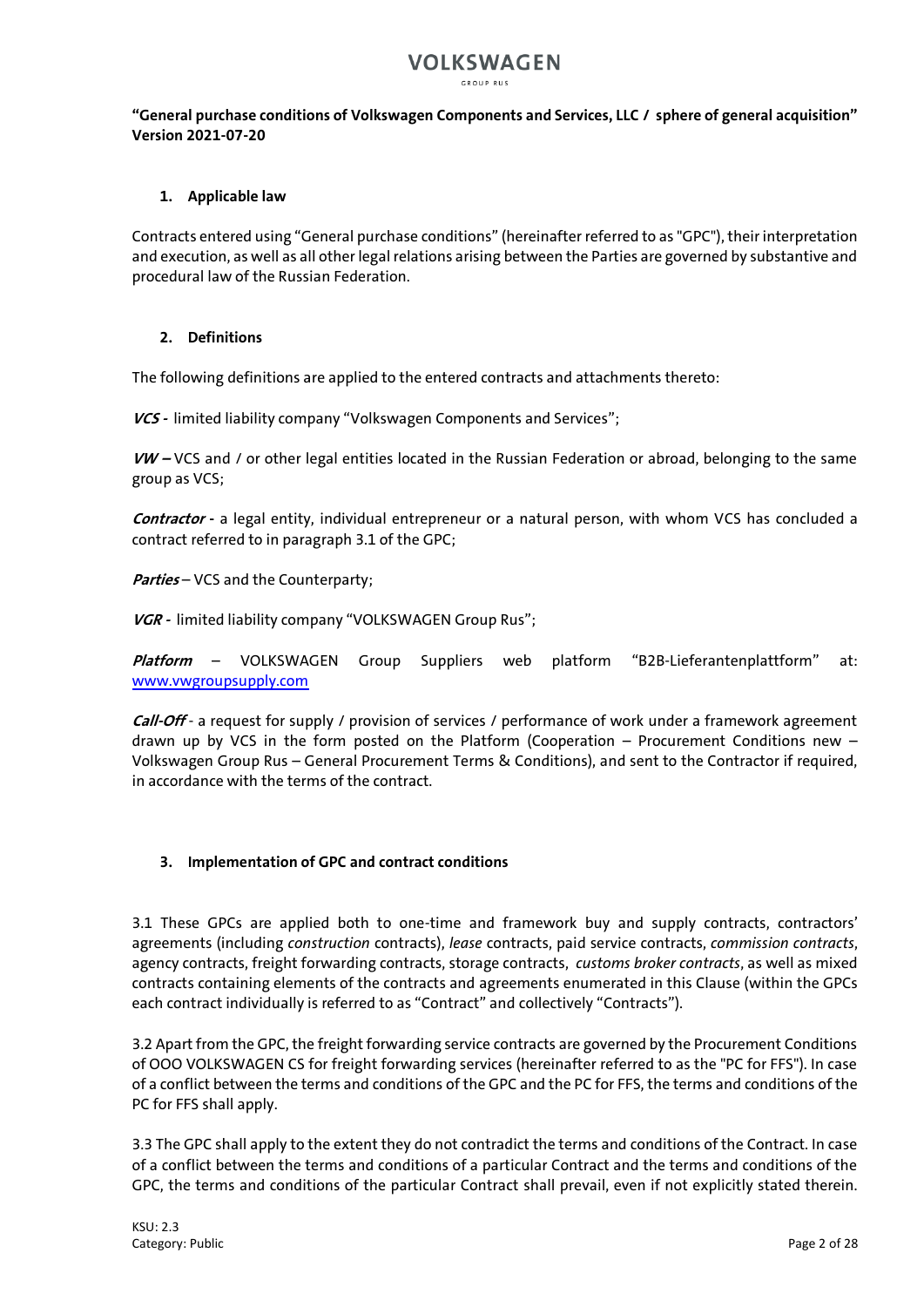GROUP RUS

Non-application of specific provisions of GPC in certain cases, inclusion of other additional terms and conditions into Contracts, as well as their prioritization, all it depends on terms and conditions of Contract specific for respective contract type. Moreover, certain terms and conditions of the GPC may not apply in specific situations to specific legal relations between the Parties, if expressly stated in the relevant Contract, with a reference to the relevant non-applicable provisions of the GPC.

3.4 These GPC are applied to Contracts entered between a Contractor and *VCS* and to other legal relations arising between a Contractor and *VCS* in connection with execution of made Contracts. They are also valid for Contracts and legal relations with a Contractor in which *VCS* takes part on the basis of the power of attorney on behalf of a third part.

3.5 Any general terms and conditions applied by a Contractor shall not constitute a part of Contract made by VCS, even if by execution of such Contract this is not specified directly. Exclusion may exist only in case when VCS directly express its written consent to include any general terms and conditions of a Contractor into contract.

3.6 Terms and conditions of Contract uncoordinated between the parties shall not affect its ability of entry into legal force if the Parties reached a settlement on all its material conditions. In such case instead of terms and conditions uncoordinated between the Parties the corresponding terms of coordinated conditions of Contract and terms of regulatory legal acts of the Russian Federation are applied.

3.7 Any condition of Contract, whenever possible, shall be interpreted in such a manner that it is valid and effective from the viewpoint of applicable law. In the event that any condition of Contract is impossible or invalid from the viewpoint of applicable law, this Contract becomes void only in the part of executing such condition. The rest part of conditions in the Contract shall be fully binding for the Parties and remains valid. In case that any condition is impossible or invalid the Parties shall replace the impossible or invalid condition by a condition corresponding the economic outcome aimed by the Parties when concluding the Contract to the best advantage.

If one of the clauses of Contract conflicts with the applicable legal requirements, the Parties shall be guided by the applicable legal requirements. If due to changes in legislation one of the clauses of Contract previously declared invalid emerges as law, the corresponding condition of the Contract also becomes effective.

3.8 VCS reserves the right to make amendments to the GPC/PC for FFS/ PTC for Construction and Repair Works (the "Amendments"), at its own discretion, two (2) times a year at most (in February and/or July). In that event, a revised edition of GPC/PC for FFS/ PTC for Construction and Repair Works in electronic form shall be published by VCS on the Platform with indication of the effective date thereof.

The Contractor will monitor the Amendments on the Platform on its own. If the Contractor has any objections to the Amendments made by VCS, the Contractor shall inform VCS thereof in writing within fifteen (15) calendar days after such Amendments were published on the Platform. The Parties agreed that, if no objections are received from the Contractor within the aforesaid time, it shall mean the Contractor's acceptance of the Amendments and incurrence of its duty to fulfill its obligations under the Contract pursuant to the prerequisites of the GPC/PC for FFS/ PTC for Construction and Repair Works as worded by the Amendments. Should the Contractor file its objections to the amended edition of the GPC/PC for FFS/ PTC for Construction and Repair Works within the period set above, the GPC/PC for FFS/ PTC for Construction and Repair Works shall continue to apply in the wording effective before the Amendments rejected by the Contractor.

### **4. Conditions of goods delivery, performance of work, rendering of services. Checks and control of VW**

### 4.1 *Packing and marking of goods*

The contractor shall package and pack the goods in such a manner that it would not have been damaged even under increased load during transportation and storage.

Each package shall be affixed by packing list enabling to determine the contents of the package.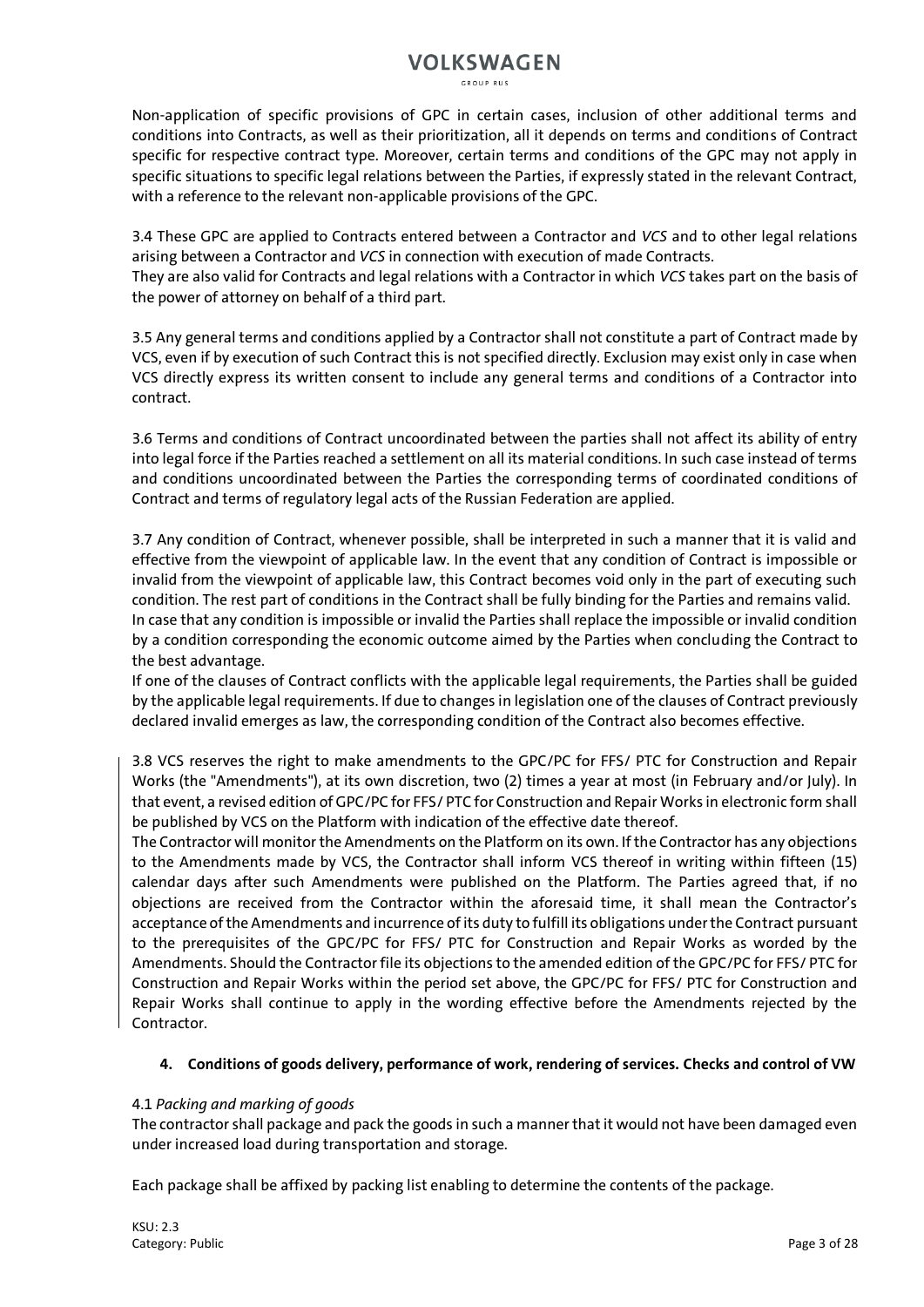GROUP RUS

Marking on the package has to be well legible and indelible. The package shall be marked at least by the names of the Parties, denomination of Contract and its number, as well as the number of package (actual number and the total number of packages), gross and net weight, dimensions of the package and recommendations on handling in Russian, if the goods were produced in the Russian Federation) and in German / Russian or English / Russian (if the goods were produced in any country other than the Russian Federation).

If picture symbols are used for designation of recommendations on handling the goods in international practice, they shall be present on the package of goods.

*The package of the goods, as well as the goods themselves (each item of the goods, when it is technically possible) and/or the label (if any), and the shipping documents shall bear a Uniform Mark of Product Circulation in the Market of the EAEU ("EAU"), which attests that the goods have gone through all conformity evaluation (confirmation) procedures, as established in the EAEU technical regulations, and comply with all requirements of all EAEU technical regulations applicable to such goods, as attested by the documents provided for the respective forms of conformity evaluation in the EAEU.*

#### 4.2 *Acceptance of goods and transfer of title thereto*

Transfer of goods to a VCS representative shall be carried out at the address agreed by the Parties within associated Contract.

Delivery of goods is executed by consignment notes *or 1-status UTD (Unified Transfer Documents)* and the corresponding transport documents. Consignment notes for each lot of goods shall be made up in two copies. One copy is for the Contractor, the other is for VCS. Every consignment note shall be signed by authorized representatives of both Parties of Contract at the moment of actual transfer of goods unless the Parties shall otherwise agree. Transport documents are made up in compliance with the rules prescribed by the law and other legal instruments regulating the operations of relating transport.

Unloading of goods at the point of destination from transport vehicles performing delivery, including removal of appliances, fixtures, covers and other auxiliary equipment (jacks, stands, inserts, trays, pallets, lining, wire, guard plates etc.) required for transportation of goods shall be performed by the Contractor or an authorized person unless otherwise agreed and specified by the Parties in the relevant Contract.

By transfer of goods the VCS's representative together with the representative of the Contractor checks the quantity and assortment of goods with respect to compliance with shipping documents and with Contract and attachments thereto (orders, specifications, etc.) agreed by the Parties. If short delivery, incompleteness and (or) other discrepancies of goods with the supporting documents thereto and terms and conditions of the Contract and attachments thereto (orders, specifications and etc.) are detected, the Parties shall make up bilateral Act on detected discrepancies and coordinate the manner of removing shortcomings introduced by the Contractor. Such Act has to be signed by the Parties' representatives carrying out acceptance of goods. The contractor, at its own expense, in compliance with the choice agreed by the Parties and at the stated time, shall remove the defects and discrepancies for which it is responsible (to refill short delivery, to supply the missing incomplete goods, to change or repair defected goods or the goods which does not comply with the terms and conditions of Contract).

If there is no representative of the Contractor authorized to check the goods during the transfer of goods, all detected discrepancies concerning quantity, assortment and quality shall be deemed as caused by the fault of the Contractor. In such case the time for defects elimination / replacement of goods is set by VCS unilaterally.

Together with goods the contractor transfers VCS general documentation containing operating manual, technical documents and maintenance manual for goods. General technical documentation shall be transferred in two copies in Russian (if the goods were produced in the Russian Federation), and in German / Russian or English / Russian (if the goods were produced in any country other than the Russian Federation), in hard copy or on electronic media.

However acceptance of goods from the part of VCS and likewise the following signing of Commissioning certificate, if necessary, shall not mean that VCS releases the associated remedies at law which it is entitled to impose in case of goods discrepancies detection.

The contractor guarantees that delivered goods are its property until the moment of shipment, not in pledge, not detained, not encumbered in favor of third Parties.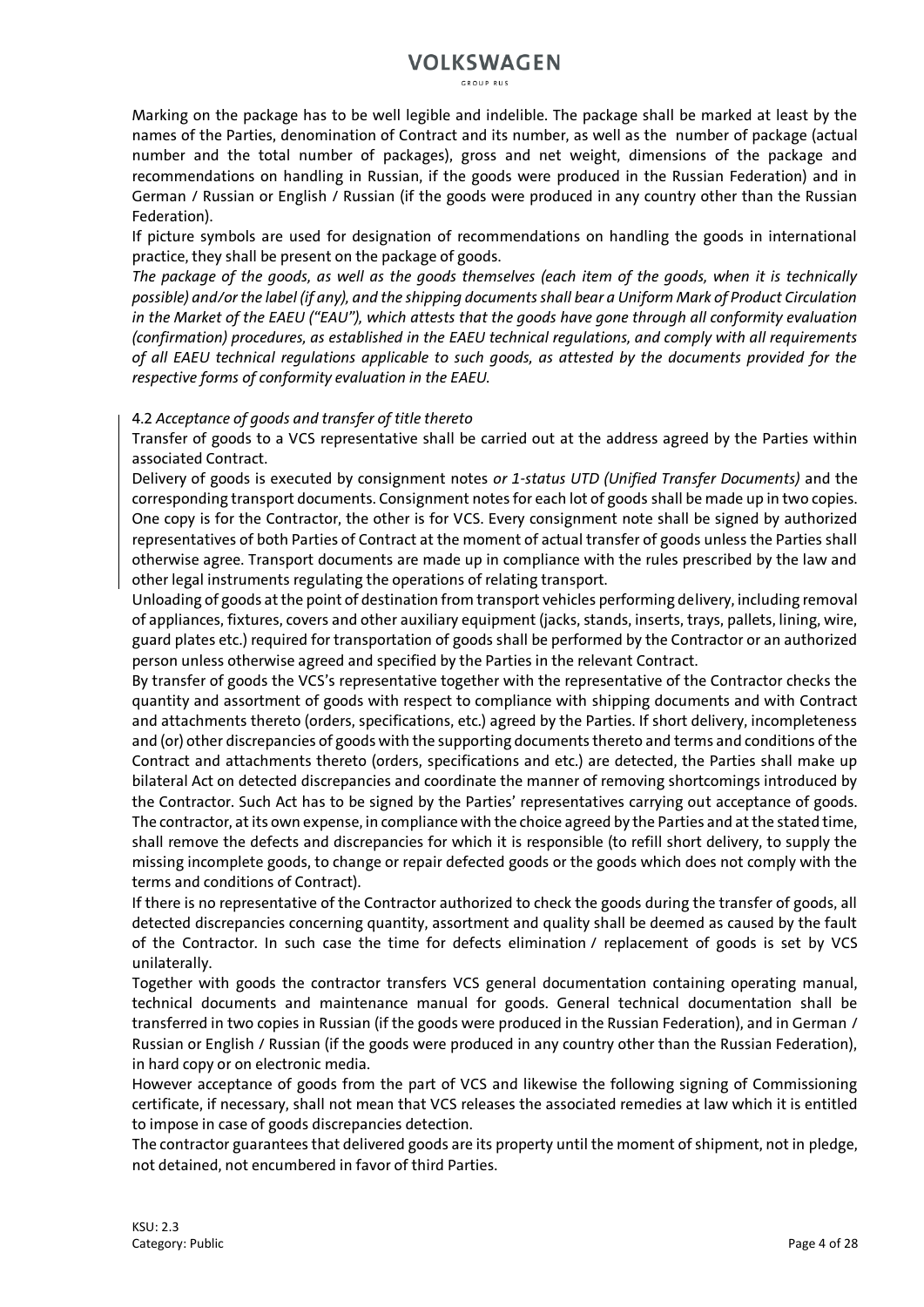The ownership right for the goods as well as risks of accidental loss or damage of the goods will pass to VCS at the time of transfer of the goods to a representative of VCS and execution of the relevant consignment note unless another time of passage of the ownership right and risks is agreed between the Parties in the relevant Contract.

VCS has the right to refuse acceptance of the delivered goods in the event of the discovery of defects that prevent its VCS intended use and can not be immediately removed by the Contractor. The refusal to accept the goods on this ground do not lead to the emergence counterparty has the right to file a VCS claims for damages and/or payment of liquidated damages, penalties, fines.

### 4.3 Acceptance of works / services

The fact of performance the work / provision the services shall be confirmed by the relevant Certificate of Acceptance / Certificate of Delivery and Acceptance of services (works) / Certificate of Rendering Services (performance of work) (hereinafter referred to as the "Acceptance Certificate"), and in the case of payment by hourly rates, it shall be done also with a time attendance card or a corresponding report (hereinafter referred to as the "Card / Report") indicating the number of working hours which have been worked by the Counterparty's employees, которые shall be provided by Contractor to VCS, unless other terms have been agreed upon in the relevant Contract, – within 5 (five) calendar days after performance of the works / provision of the services under the Contract or under a specific order of VCS (in case of framework contracts), or within 5 (five) calendar days after the end of each month (if the works have been performed / services provided for more than one month), in duplicate, signed by the Counterparty. The Acceptance Certificate shall include the list, volume and cost of the work performed / services rendered, as well as information listed in Clause 5.4 of GPC.

During 10 (ten) working days, unless otherwise agreed by the Parties in the related Contract, since the date of receipt of the Acceptance Certificate and the Card / Report (if their submission is necessary) were received VCS shall check their content and sign the mentioned documents or provide the Contractor with a reasonable written refusal to sign them. Signing of certificates KS-2 by VCS shall not be deemed as acceptance of works regarding quality.

In case of motivated refusal from acceptance of works/services within 10 (ten) working days from the date when the mentioned Acceptance Certificates and Card (if it is necessary to provide) were received VCS shall send to the Contractor a list of remarks for necessary improvements indicating the periods of their execution. Upon receipt of the refusal from VCS to accept the works / services and list of remarks the Contractor accomplishes improvements at its own expense. The next acceptance of works and/or services after elimination of defects shall be carried out by the Parties as it set forth in this Clause of GPC.

4.4 If the Contractor uses the universal transfer document as documents supporting the business transaction, instead of the invoice, consignment notes and the Act, the Contractor provides universal transfer document to VCS.

### 4.5 *Rights of VW for checks and control*

At the request of VCS and/or the Audit Department of VOLKSWAGEN Aktiengesellschaft, Berliner Ring 2, D-38436 Wolfsburg (hereinafter, VWAG Audit Department), sent via electronic communication channels (by email), the Contractor shall, no later than ten (10) working days from the date of receipt of the relevant request, provide to the authorized representatives of these persons the opportunity to get acquainted with accounting and other documents related to the execution of the Contract concluded between VCS and the Contractor, and if any third parties (subcontractors/subsuppliers) be engaged for the purpose of executing such a Contract, to provide the opportunity to get acquainted with contracts concluded by the Contractor with such third parties, payment and other financial documents related to the execution of such contracts (copies of primary documents of third parties engaged by the Contractor for the execution of the Contract with VCS: contracts and annexes thereto, acceptance certificates, VAT invoices, shipping documents, payment orders, Unified Transfer Documents, etc.).

At the request of the Contractor, the term for the submission of information and/or documents may be extended by the time required to obtain permission to disclose to VCS and/or the VWAG Audit Department the confidential data contained in such information and/or documents.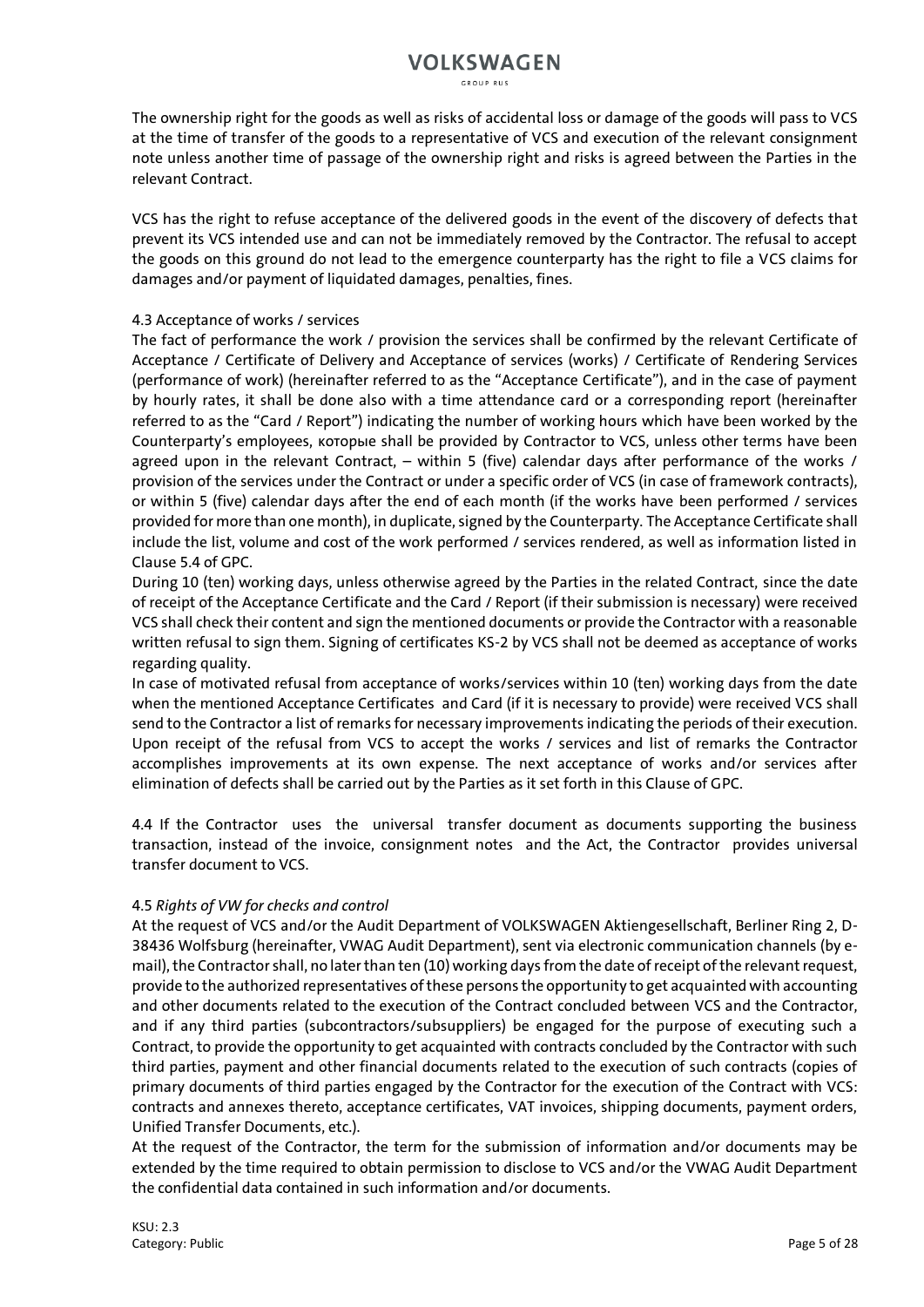GROUP RUS

The above documents shall be provided by the Contractor to VCS and/or the VWAG Audit Department via email to the e-mail address specified by VCS in the form of easily readable copies of documents, and at the request of VCS or the VWAG Audit Department, in the form of duly certified copies of documents in hard copy sent to the postal address of VCS specified in the Contract concluded by and between VCS and the Contractor.

If significant losses or damage are caused to VW or its business reputation or any such losses or harm threaten as a result of violation by the Contractor of its obligations under the Contract, VCS and the VWAG Audit Department are also entitled to verify the procedure of execution by the Contractor of the Contract by conducting an appropriate audit, provided that such an audit:

- will be carried out during the standard working hours of the Contractor's enterprise and with prior advance notification to the Contractor;

- will not violate or cause suspension of the normal operating process of the Contractor;

- will be carried out subject to the requirements of the security policies of both Parties.

The Contractor shall provide the representatives of VCS and/or the VWAG Audit Department with access to the Contractor's entity.

In the process of preparing and conducting an audit, VCS and/or the VWAG Audit Department are entitled to send a request to the Contractor for information and/or documents related to the subject of the audit, including those specified in the first paragraph of this clause of the GPC.

In case of non-fulfillment by the Contractor of the obligations stipulated in this clause of the GPC to ensure access for representatives of VCS and/or the VWAG Audit Department to the Contractor's enterprise to conduct an appropriate audit or to provide the requested documents (including refusal to provide accounting documents related to the execution of the Contract between VCS and the Contractor or copies of the primary documents of third parties engaged by the Contractor for the execution of the Contract; provision of inaccurate information, provision of an incomplete set of documents requested by VCS and/or the VWAG Audit Department; untimely provision of the requested documents), VCS is entitled to suspend the fulfillment of its obligations under the Contract by sending the relevant notification to the Contractor in the manner prescribed in Clause 18.4 of the GPC. VCS shall not be held liable for the failure to fulfill its obligations under the Contract during the period between the suspension of the fulfillment of obligations under the Contract and the fulfillment by the Contractor of the obligations specified in this clause of the GPC.

### 4.6. *Procedure for emailing Orders*

*Orders made by VCS and sent to the Contractor in accordance with the terms of the Contract shall be valid and subject to execution by the Contractor, if they are received by the Contractor via electronic communication channels (by e-mail) from an e-mail address with the domain name: volkswagen.ru, volkswagen-rus.ru, audi.ru, skoda-avto.ru, vwgroup.ru, bentley.co.uk, lamborghini.com, ducati.ru. In this case, a delivery notification generated by the e-mailing software shall be deemed a confirmation of receipt of the Order by the Contractor.*

### *4.7 The Contractor's employees transportation to the VCS plant*

*The Contractor independently organizes the delivery of its employees to the VCS plant and does not have the right to use the VCS official transport, organized by it for the delivery of VCS employees to the plant and back.*

### **5. Price and procedure for settlements**

5.1 Contract price is fixed and not subject to changes unless the Parties shall otherwise agree in writing.

5.2 Unless the Parties shall agree otherwise in writing, the Contract price includes any and all expenses of the Contractor associated with performance of works / rendering of services / delivery of goods. Costs for transportation, expedition and packaging shall be included into the price of goods unless otherwise arranged between the Parties.

5.3 Bills, invoices, consignment notes, Acceptance Certificates and other documentation specified in Contract and / or Order shall be directed by the Contractor to VCS to the following address: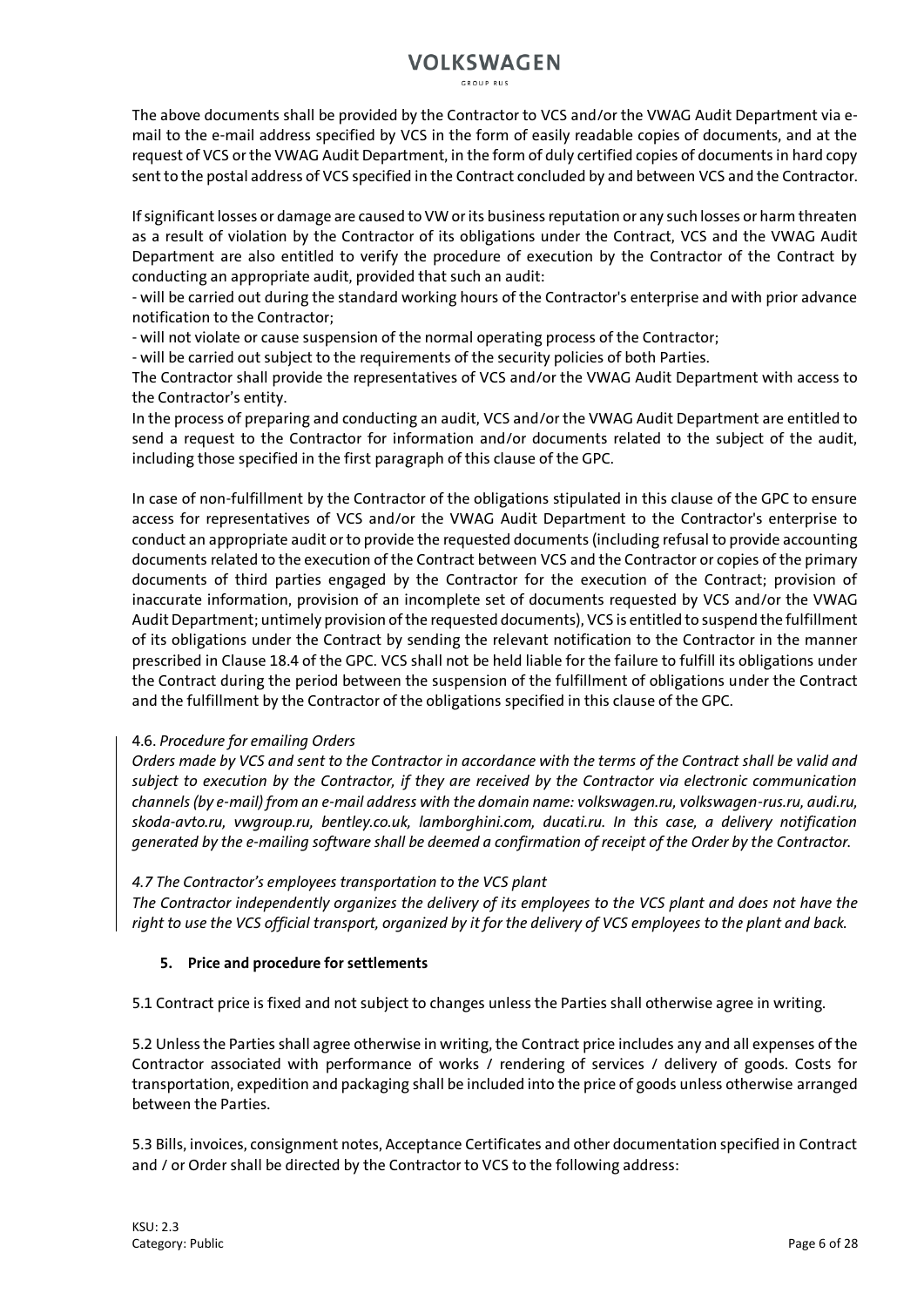CROUP RUS

OOO "VOLKSWAGEN CS" 1, Avtomobilnaya St., Kaluga, 248926

5.4 Bills, VAT invoices, Acceptance Certificates, UTD (Unified Transfer Documents), shipping and other documents provided for in the Contract shall be submitted to VCS indicating on the envelope the name of the customer ordering the corresponding product/work/service.

Bills, VAT invoices, Acceptance Certificates, Unified Transfer Documents, shipping and other documents forwarded by the Contractor to VCS in connection with fulfillment of the Contract, shall contain the following Contract details: contract name, date and number. Bills, VAT invoices, Acceptance Certificates, UTD shall also contain the Call-Off number (when issued in accordance with the terms of the Contract). VAT (if any) shall be indicated on a separate line. VCS has the right to delay a payment if there is no reference to the details of the Contract in such documents or if there is no name of the customer of the corresponding product/work/ service on the envelope used for sending the above documents under the Contract. With that, VCS shall not be responsible for the delay in payment.

5.5 If the Contractor acting as an Agent under the Contract executes on its behalf, by order and at the expense of VCS any legal and other acts including engagement of entities and individuals (including individual entrepreneurs) for performance of services / works for VCS, VCS will compensate to the Contractor, pursuant to Art. 1001 of the Civil Code of the Russian Federation, expenses agreed in advance in writing with VCS and supported with documents associated with payment for services / works of third parties associated with performance of services / works for VCS. Copies of primary documents evidencing expenses borne by the Contractor at the expense of VCS for payment for works / services of third parties (contracts and appendices thereto, Acceptance Certificates, invoices, consignment notes, payment orders), as well as relevant invoices executed in accordance with laws shall be attached by the Contractor to the Agent's report to be provided by the Contractor upon fulfillment of the relevant order of VCS.

5.6 If according to the Contract executed between the Parties VCS is obliged to compensate expenses of the Contractor, including overhead costs, borne by the latter in connection with performance of works / services or delivery of goods, VCS shall compensate expenses only subject to documentary evidence of such expenses through provision of copies of relevant documents (receipts, invoices and documents evidencing payment thereof including payment orders etc.).

When the Contract doesn't set the other terms, overhead costs of the Contractor stipulated hereto in GPC shall include expenses on air travel and / or expenses on railway transportation, living expenses (excluding expenses on additional services in hotels), expenses on transfer in the territory of Russian Federation from airport, railway station and back, expenses on visa processing and visa issuance.

Listed above expenses shall be confirmed by the Contractor by means of providing to VCS together with Acceptance Act / delivery docket copies of the following documents:

- in case of compensation of expenses on air travel: boarding passes, itinerary receipt;
- in case of compensation of expenses on railway transportation: railway tickets;
- in case of compensation of expenses on living: invoice the hotel and sales check;
- in case of compensation of expenses on transfers: notice of delivery with the cost of transfer;
- in case of compensation of expenses on visa processing and visa issuance: invoice for visa payment, copy of passport page with issued visa.

If in the course of performance of works / services the Contractor suffers any additional expenses not covered by the corresponding Contract and/or appendixes or supplementary agreements and/or cost estimates thereto, such expenses will be compensated by VCS to the Contractor only subject to prior written approval thereof by VCS, for example, by introduction of appropriate amendments to the Contract and/or an appendix thereto and execution of an appropriate supplementary agreement as well as documentary evidence as specified in this Clause.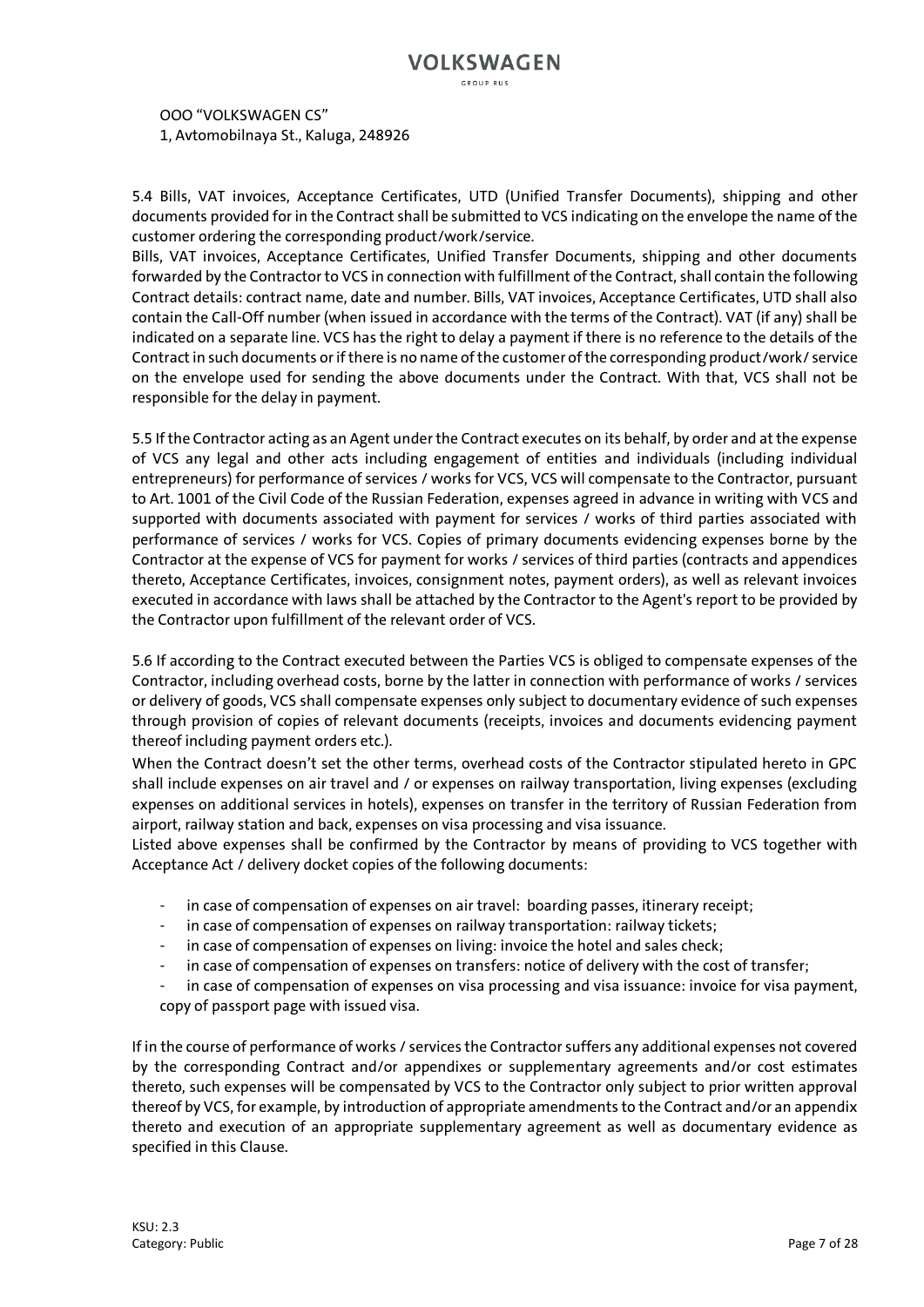5.7 VCS's payment obligations are deemed to be settled at the moment of debiting the VCS's settlement account for the corresponding amount of money in favor of the Contractor. The percentages stipulated in Article 317.1. Civil Code of the Russian Federation are not accrued and not paid.

5.8 The bank fee for transfer of money is to be paid by VCS. VCS has also to pay a bank fee, if money returns to the VCS account other than due to a failure to credit the money to a Contractor's settlement account, through the fault of VCS, upon transfer of money to the Contractor's account (including without limitation: due to incorrect bank details specified by VCS). Contractor shall independently pay a bank fee, if money returns to the VCS account through the fault of Contractor (including without limitation: due to incorrect bank details specified by Contractor). *In case of repeated payment of the returned payment due to incorrect details provided by the Contractor, all commissions for the payment are paid at the expense of the Contractor.*

5.9 The Parties agree that regardless of procedure of settlements applicable under Contract the Contractor in no circumstances may have the right of pledge in respect of goods to be delivered to VCS / results of works / services executed / rendered for VCS.

5.10 If framework Contracts are executed with a Russian Contractor for the term of over 3 (three) months, the Parties will regularly (once per month or quarter, as agreed between the Parties) make verification of settlements and after that the Contractor shall provide VCS with relevant verification statements.

5.11 Upon request of VCS, the Contractor shall provide VCS with a confirmation of its permanent location (hereinafter - the "Confirmation"), including a note about international legalization (Apostille, consular certification and so on.), prior to the date of the relevant payment made by VCS under the contract with the Contractor. In case of failure to provide the Confirmation by the Contractor or in case of non-compliance of the form and/or content of the Confirmation with the requirements of the Russian and international law, VCS has the right to withhold the payment until VCS receives from the Contractor the duly executed Confirmation, or make a payment with deduction of the tax amount payable in the Russian Federation when the Contractor receives RF-source income. Provided that, VCS is not responsible for any delay of payment or for a partial execution of the payment due to the deduction of the tax amount.

### **6. Quality requirements**

6.1 The goods delivered / works executed / services rendered by the Contractor shall comply with the quality requirements specified in regulatory legal acts and regulatory technical certificates of the Russian Federation, EAEU and/or with the requirements of VW set forth in associated Contract and/or attachments thereto.

The contractor shall hand over to VCS together with goods the certified copy of certificate of conformity (quality certificate) for the goods and/or certified copy of conformity declaration when the goods are subject to certification.

*Should a license be required for works/services, the Contractor shall present a certified copy of such license to*  VCS *before entry into of the Contract.*

Claims associated with latent defects of the goods (factory defects, etc.) can be raised by VCS within guarantee period specified for these goods. Latent defects are those which could not be detected by VCS during the normal check for such goods and were found out only in the process of treatment, preparation for sales, preparation for assembling, in the process of installing, testing, using and storing the goods. The contractor is responsible for visual defects of the goods emerged before their transfer to VCS.

6.2 The goods, results of works / services as well as the corrected parts of goods / results of works / services delivered, performed or rendered instead of defective ones are covered by the guarantee with the fixed term 24 (twenty four) months from the date of transfer of goods, results of works, corrected parts and signing of consignment bill, certificate on acceptance of executed works concerning elimination of any defects unless another guarantee period is specified in the related Contract and/or supporting documents attached to the goods.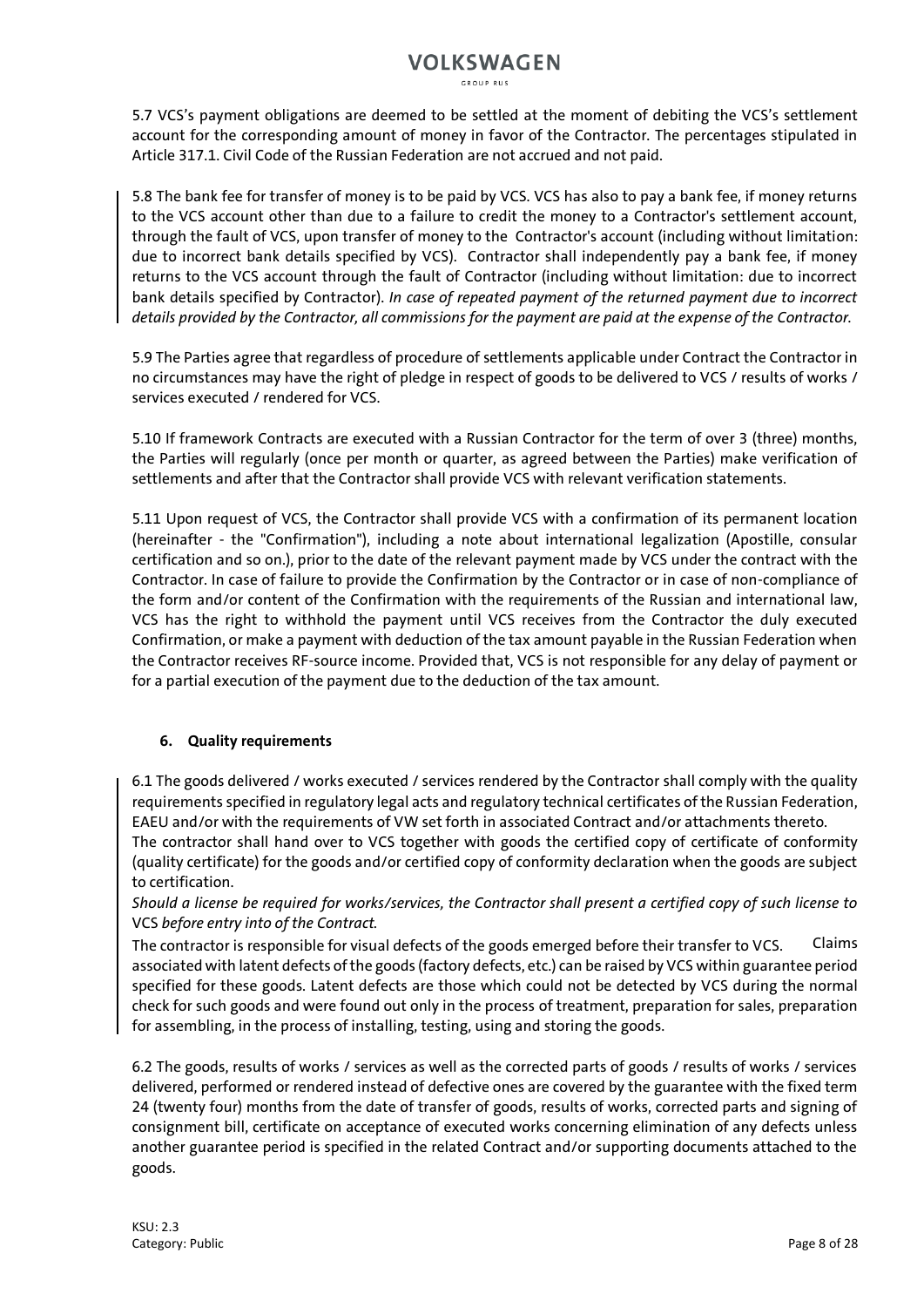If the goods / results of performed works could not be used by *VCS* due to detected defects, the guarantee period for the goods / the results of performed works/rendered services shall be prolonged for the term of elimination of such defect by the Contractor.

6.3 If the Parties do not agree other terms, the Contractor shall replace the goods of poor quality within 5 (five) working days from the date of receipt of the VCS's notification about detection of defected goods and the VCS's claim for replacement of goods. If such goods are not available in stock of the Contractor at the moment when the corresponding notification from VCS is received, the replacement of goods shall be carried out within 5 (five) working days from the date when such goods enters to the contractor's warehouse. Delivery of goods associated with elimination of defects or exchange of defected goods is performed by and at the expense of the Contractor.

6.4 In the event that any defects of goods or performed works/ rendered services are detected and the Contractor does not start to eliminate them immediately upon receipt of the corresponding notification from VCS unless other time was arranged between the Parties, VCS is entitled to eliminate them at its own expense and to require from the Contractor reimbursement of its expenditures incurred in connection with elimination of such defects in the manner provided for in the current legislation of the Russian Federation.

### **7. Third party engagement**

7.1 *For the services below*, the Contractor may only engage third parties for the performance of the relevant Contract subject to prior approval in writing of such third parties by VCS. The Contractor shall send name(s) and TIN(s) of the third party(-ies) to be engaged to VCS for having them approved by it. The list of third parties approved by VCS shall be executed as a separate annex to the Contract indicating the date of VCS's approval of the opportunity of such engagement with respect to each third party. VCS may unilaterally and extrajudicially amend such annex to the Contract with the list of approved third parties (amend or supplement the list or invalidate it). The said amendments shall become effective on the date specified by VCS in the new version of the annex to the Contract, but not before the receipt by the Contractor of such new version of the annex to the Contract in electronic form which is sent by VCS *via electronic communication channels (by email) from an email with such domain name as: volkswagen.ru, volkswagen-rus.ru, audi.ru, skoda-avto.ru, vwgroup.ru, bentley.co.uk, lamborghini.com, ducati.ru.* In this case, a delivery notification generated by the emailing software shall be a confirmation of receipt of the annex by the Contractor.

Engagement of third parties for the performance of the Contract by the Contractor before VCS's approval of the opportunity to engage such third party or engagement of a third party not approved by VCS shall be prohibited, and in case of violation of the prerequisites of this Clause 7.1 of the GPC, VCS may require the Contractor to pay a penalty in the Contract currency in the amount equivalent to one hundred thousand (100,000) rubles for each instance of violation of the said requirement by the Contractor and/or repudiate the Contract unilaterally and following an extra-judicial procedure in accordance with Clause 11.12 of the GPC. *Services wherefore third parties may only be engaged with prior approval of VCS in writing.*

*- forwarding services and motor transportation services within the Russian Federation, including employees* 

- *carriage services;*
- *- brokerage services;*
- *- arrangement of events;*
- *- tests;*
- *- disposal;*
- *- security services;*

The provisions of this Clause 7.1 of the GPC as amended apply to the Contracts entered into after *August 1, 2021.*

7.2 As to contracts made by the Contractor with subcontractors/subsuppliers in execution of the Contract with VCS the Contractor acquires rights and becomes liable even if VCS is mentioned in transaction.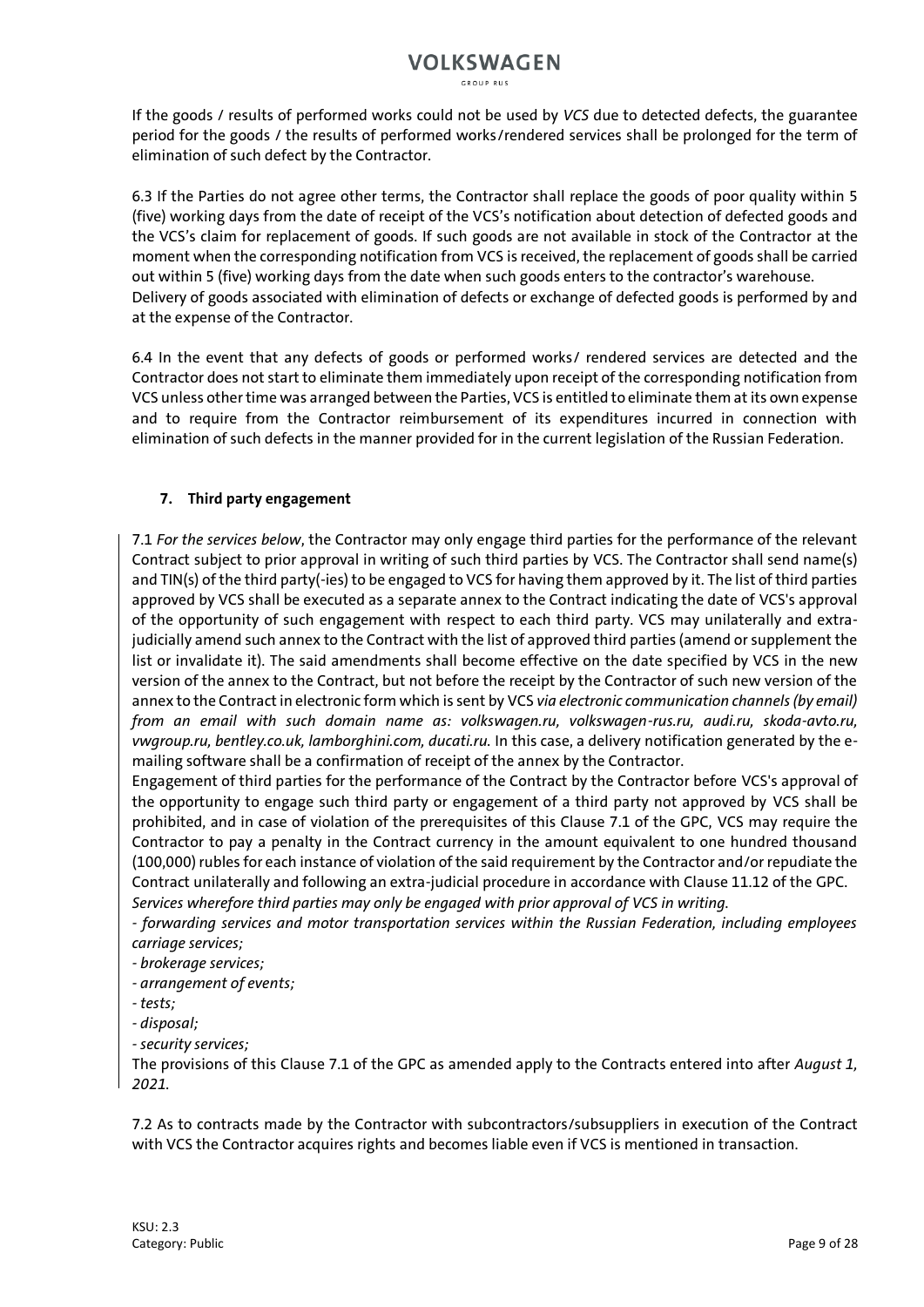GROUP RUS

7.3 In the event that third Parties (subcontractors) are engaged for execution of the Contract the Contractor remains liable to VCS for their actions or inactions, as well as for proper and timely delivery of goods / performance of works / provision of services under the Agreement concluded between VCS and the Counterparty.

If the Contractor acting as an Agent under the Contract executes on its behalf, by order and at the expense of VCS any legal and other acts including engagement of entities and individuals (including individual entrepreneurs) for performance of works / services for VCS, then the Contractor shall assume a guarantee (delcredere) to VCS for execution by third parties of transactions executed on account of VCS. The cost of such guarantee shall be covered by the total cost of the Contractor's services under the Contract.

7.4 VCS is not liable for failure of subcontractors /subsuppliers of the Contractor to execute their obligation to pay taxes, fees, levies and other payments, prescribed by requirements of Russian current legislation, EAEU and applicable law of foreign state, where that obligation shall be executed.

7.5 In case of engagement by the Contractor to execution of the Contract third parties (subcontractors/subsuppliers) the Contractor shall stipulate in the contract with third parties ( subcontractors/sub-suppliers) the right of VCS and, on its instructions, the right of VWAG Audit Department to conduct respective audits and control in accordance with s. 4.5. of GPC of third parties' (subcontractor's/ sub-supplier's) documents associated with the performance of contracts between the Contractor and third parties (subcontractors/subsuppliers), concluded in pursuance of the Contract between the Contractor and VCS, in particular, the right to learn contracts concluded by the Contractor with third parties (subcontractors/sub-suppliers), payment and other financial documents associated with the performance of such contracts (copies of source documents of third parties' (subcontractors/sub-suppliers) engaged by the Contractor to perform the Contract with VCS: contracts and appendices thereto, work acceptance certificates, VAT invoices, consignment notes, payment orders, etc.).

### **8. Prohibition on cession of rights and obligations**

8.1 Any assignment of the Contractor's rights and/or obligations, regardless of their content and scope, requires the prior written consent of VCS. The Contractor is hereby notified that VCS gives consent only if VCS is able to conclude, on the basis of the audit results, that the assignment of rights and/or obligations is not contrary to the interests of VCS, and there are no clear signs indicating an intention to violate or circumvent the requirements of applicable laws. Existence of tax debts/other debts to the budget at any level of the budget system of the Russian Federation owed by the Contractor and/or the person to whom the Contractor is going to assign its rights and/or obligations is an undoubted reason to refuse to approve the assignment.

The Contractor shall inform VCS of its intention to make an assignment in advance, at least four months before the proposed assignment. VCS shall make a decision on expressing its consent to the assignment by the Contractor of its rights and/or obligations based on the results of an audit by the security and compliance control divisions. In conducting the audit, VCS is entitled to request documents and explanations of the Contractor regarding the proposed assignment, including, but not limited to information about the business purpose of the transaction and the lack of intent to derive benefits illegally. A standard list of documents shall be sent to the Contractor along with the VCS notification of the audit. The standard audit term is 14 calendar days from the date the Contractor submits all the requested documents.

If the Contractor assigns its rights and/or obligations under the Contract without VCS's written consent, the Contractor shall pay to VCS a penalty in the amount of 10% of the Contract price; at the same time, VCS reserves the right to suspend the fulfillment of its obligations hereunder to the third party to whom the Contractor has assigned its rights and/or obligations hereunder (hereinafter referred to as the "Assignee") until the court's decision confirming the legality of such assignment comes into force. VCS shall not be liable for the failure to fulfill its obligations under the Contract during the period between the suspension of the fulfillment of obligations under the Contract and the entry into force of the court's decision. In addition, VCS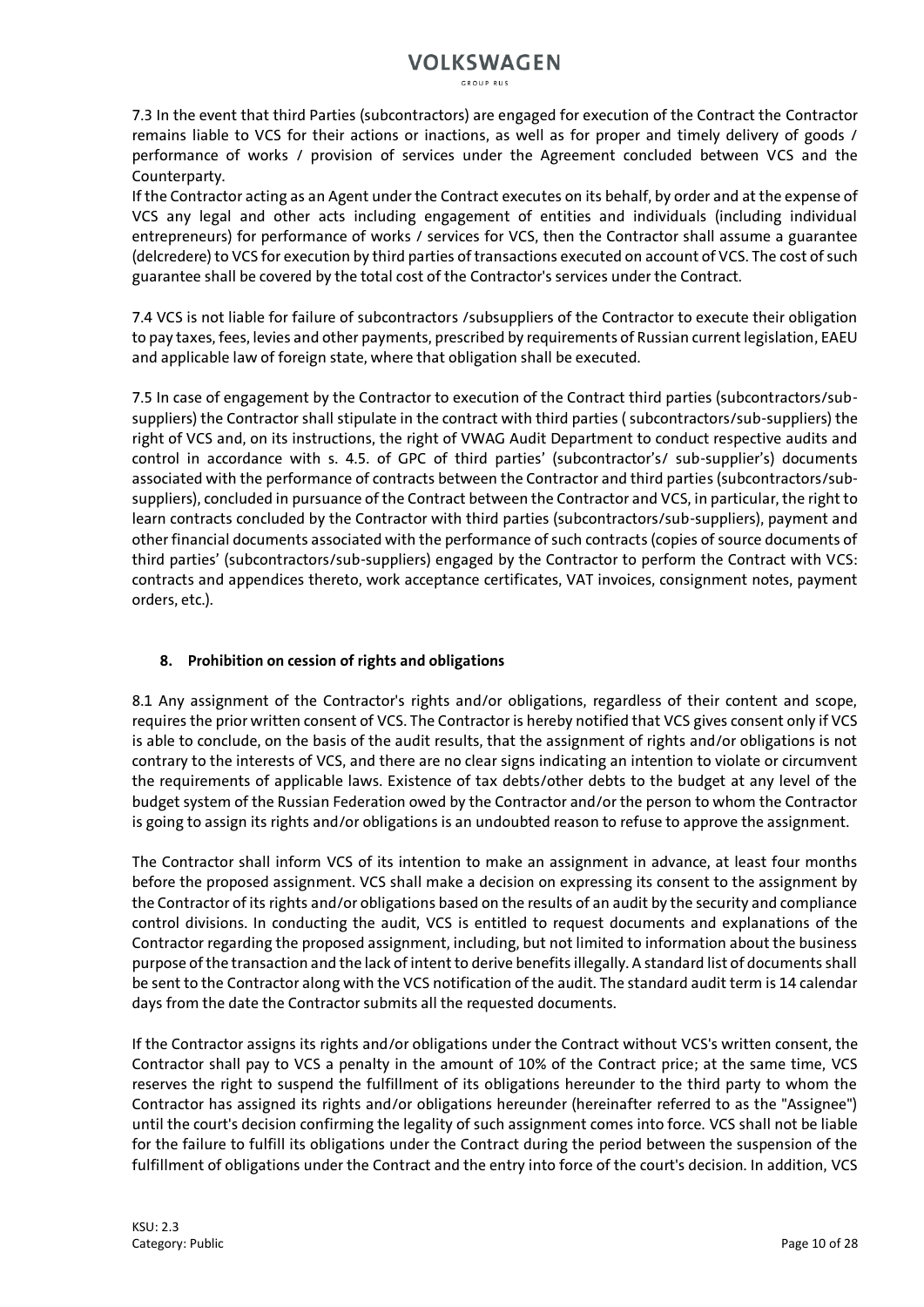shall not reimburse to the Contractor and/or the Assignee the judicial expenses incurred, unless otherwise expressly provided for by the court's decision.

If the court makes a decision obliging VCS to reimburse to the Assignee any losses, judicial expenses or to pay a penalty due to VCS's failure to fulfill its obligations under the Contract arising out of the Contractor's assignment of its rights and/or obligations under the Contract without the written consent of VCS, the Contractor shall, at the discretion of VCS, either independently pay to the Assignee the amount of the reimbursable losses, judicial expenses, penalty, or compensate VCS for its expenses incurred in connection with the fulfillment of the said court decision.

8.2. VCS, guided by the provisions of its local money laundering regulations, establishes a restrictive approach to the use in settlements with Contractors of payments with the engagement of third parties (execution by a third party for/instead of/on behalf of the Contractor) and in favor of third parties.

VCS does not accept any payments from third parties that are not parties to the Contract, and does not make its own payments to third parties that are not parties to the Contract, unless otherwise expressly provided for by the provisions of VCS's local regulations (in which case the necessary approvals for the relevant exceptions shall be obtained).

### **9. Retention rights and set-off**

9.1 VCS may assign any of the VCS's rights and / or obligations under any Agreement to any persons located in the Russian Federation or abroad, belonging to the same group as the VCS.

9.2 In case of assignment of any rights under the Contract between the VCS and the Counterparty, the VCS and the Assignee of the VCS may, unless otherwise provided by applicable law, enter into agreements with the Contractor for cancellation of liabilities by setting-off the counter homogeneous requirements under the Contracts.

All substantive and procedural rights which a party has under the Contract for any requirement to a joint creditor remain to other joint creditors as well.

9.3 The terms mentioned above are also applied in cases where on the one hand cash payment is stipulated and on the other hand payments by bills are agreed or if mutual requirements have to be settled by different means. In this case the cost of goods, works and/or services is subject to set-off.

9.4 The Contractor shall waive any objections against meeting the requirements for cancellation of any liability by setting-off declared by VCS or its Assignees, unless contrary to the laws of the Russian Federation.

### **10. Intellectual property**

10.1 VW reserves exclusive intellectual property rights and copyrights for the intellectual activity results and means of individualizing (as understood in the Art. 1225 of the Russian Federation Civil Code), including images, drawings, calculations and other documents, as well as models and patterns transferred by VW to the contractor in pursuance of the Contract concluded between them. The third Parties should not access them without VW express consent. They should be used exclusively for the execution of the signed Contract and they should be transferred back to VW after the Contract execution without additional requirements. Unless otherwise expressly stipulated in the relevant Contract or other written agreements between the

Parties, no use by the Contractor of designations reproducing trademarks and firm name of VW is authorized. If VW grants to the Contractor any intellectual property rights in any form and scope not prohibited by law, the Parties will execute an appropriate written agreement pursuant to the applicable legislation of the Russian Federation.

10.2 Unless otherwise is provided for in the relevant Contract, in case of creation by the Contractor or third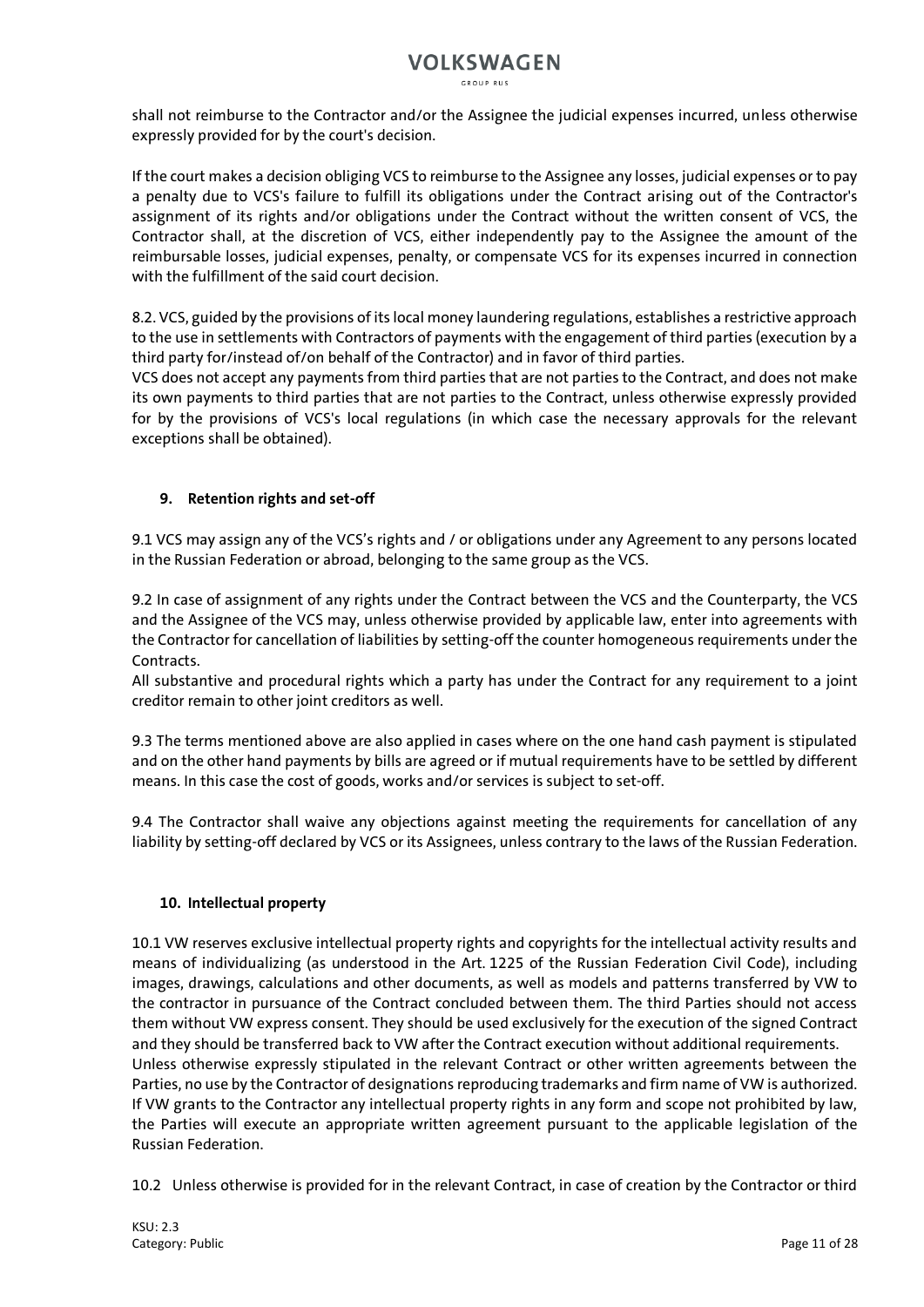parties of intellectual property objects, in the process of performing work / providing services under the Contract concluded between the Contractor and the VCS, including but not limited to: databases, electronic information systems, software, works of science, literature, art, design (including advertising materials), audiovisual works, performances, phonograms, music, photographs, (hereinafter "IP") the Contractor shall transfer to VCS (from the moment of signing the Acceptance Certificate, unless a different period is agreed by the Parties) all exclusive rights to the IP belonging to the Contractor or to third parties, respectively, which have been developed and manufactured by the Contractor in the course of work / provision of services under the Contract in full scope, or transfer the rights to use the specified IPs (license, sublicense) in any form and by all means without restrictions, including the methods specified in Articles 1270, 1317, and 1324 of the Civil Code of the Russian Federation, namely: reproduction, distribution, import of the original or copies of the IP for the purposes of its distribution, hire of the original or a copy of the IP, public display, public performance, broadcast, message via cable, public disclosure of the IP so that any person could have access to the IP from any place and at any time of their choice, translation or other processing of the IP, etc.

In case when the exclusive rights to IP belong to the Contractor in full, the Contractor rights to use the IP (license) shall be granted to VCS without retaining the right to issue any licenses to any other persons (the exclusive license).

The scope and nature of the rights to be transferred, as well as the period and territory of their use and the time of their transfer to VW must be specified in the relevant agreement between VCS and the Contractor. Unless otherwise agreed by the Parties in the relevant contract, the amount of remuneration for transfer of exclusive rights to IP or rights to use IP created by the Contractor or by any third parties in the process of rendering services / performing works under the Contract shall be defined as a one-time fixed payment for the entire amount of the rights to be alienated or granted and specified in the relevant Contract or its annex,

or in the estimate, as well as in the Acceptance Certificate or in the Contractor's Report, respectively.

Unless otherwise specified in the relevant Contract,

- VCS shall not provide the Contractor with any report on use of IP, the rights to use which have been granted to VCS by the Contractor,

- VCS shall be entitled to transfer the rights to use the IP independently, without additional coordination with the Contractor,

- VCS shall be entitled to use IP without designation on them of the Contractor's name, or names of authors of the work, or performers and other right holders (the right to anonymous use of IP) from the moment of transfer of the right specified in the Contract.

The Contractor guarantees that the exclusive rights to IP shall not be alienated or transferred on the basis of any license contract to any third parties, and undertakes not to transfer the rights to IP, which have been granted by VCS to any third parties.

The Contractor guarantees that the transferred exclusive copyright and related rights to IP created by the Contractor will belong to the Contractor prior to the transfer of the VCS, and shall have no encumbrances (restrictions), except as defined by the Parties to the Contract and defined by the law.

Should any IP be created on behalf of the Contractor by any third parties, the Contractor shall take all necessary measures and conclude all necessary agreements with the IP authors, as well as with the persons involved in creation of the IP and, if necessary, with persons owning the exclusive rights to IP for acquisition of the copyright and related rights in full or rights of use (exclusive license), with possibility of transferring them to VCS in the amount required by VCS, and on conditions agreed by the Parties, unless the Parties agree otherwise in writing. Should the exclusive rights to the results of intellectual activity belong to any several involved persons jointly, the Contractor guarantees that it will acquire those rights from all their authors and right holders.

10.3 If the Contractor and/or third parties acting by its order engaged by the Contractor for performance of services / works under the Contract between the Contractor and VCS, IP without assignment to VCS of exclusive rights or rights of use for such IP, the Contractor agrees to ensure legal use of the same. For such purpose, the Contractor agrees to execute appropriate contracts with right holders (executors, producers of phonograms, poets, composers and others) or to execute appropriate contracts with organizations managing collective rights having state accreditation (RAE and WIPO).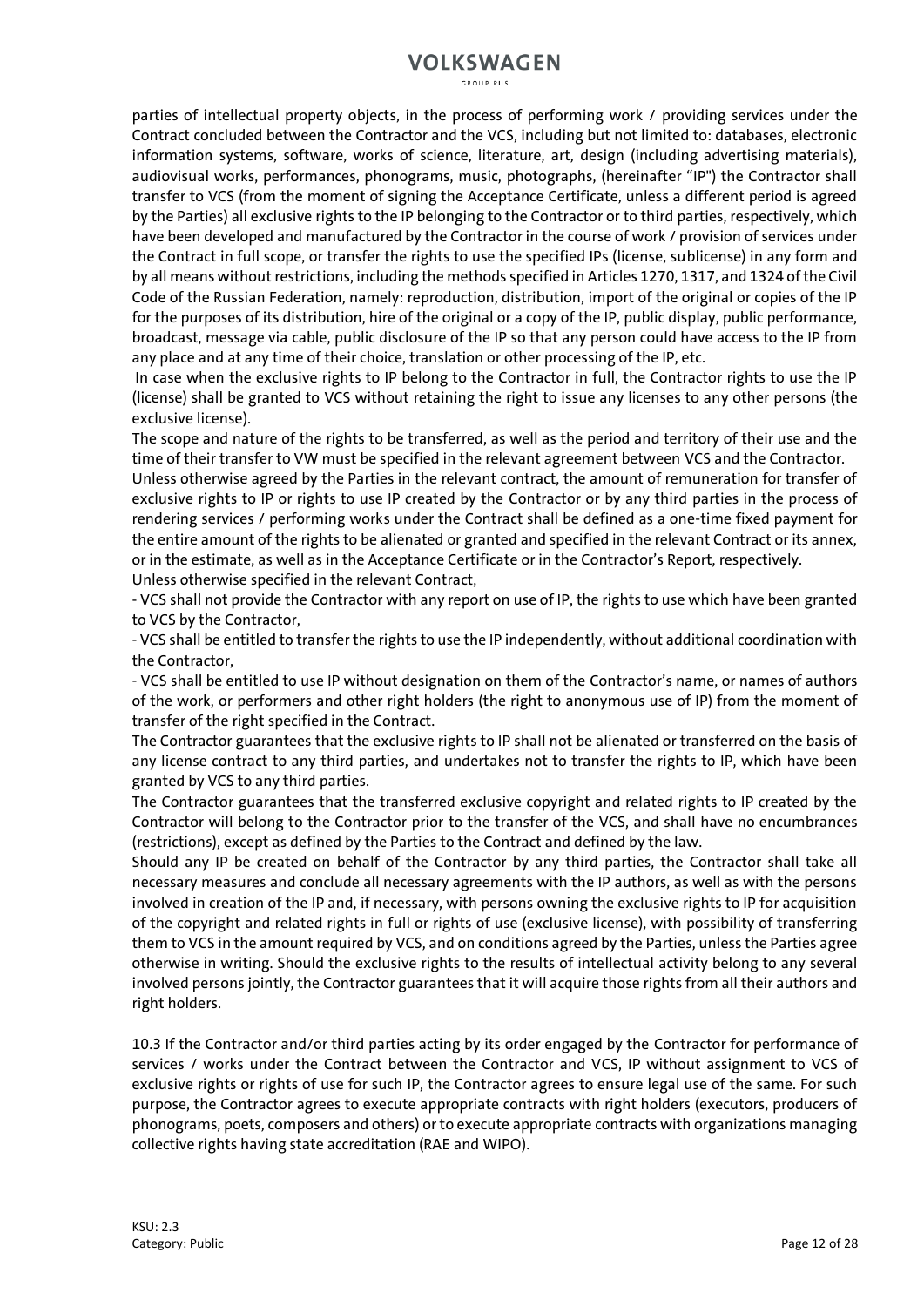GROUP RUS

10.4 Should there be any claims and / or lawsuits submitted to VW by any third parties in connection with any possible violation of the VCS exclusive rights or rights to use the IP, as well as due to the use in the course of the work / provision of IP services without transferring the exclusive rights or rights to use IP to VW, the Counterparty shall settle all of the above claims independently and enforce protection of VW at its own expense against any specified claims and / or lawsuits filed against VW; at the same time, the Counterparty will pay all expenses to VW and reimburse for all losses awarded in accordance with the final decision taken by a competent court against VW, and will reimburse for the court fees and expenses for the services of VW representatives, provided that the Counterparty has been notified in writing by VW of such a claim / lawsuit.

10.5 Brand names and trademarks, as well as VW part numbers are marked on the goods ordered by VCS if the VW documentation requests it or if VW makes such orders. Goods marked in such manner can be delivered only to VW. Reasonably rejected, marked with the brand name or the trademark or the VW part number, goods should be made worthless, if it can't be demonstrably avoided in another way that the rejected goods can be identified as the goods delivered for VW.

### **11. Liability / liability insurance/ renunciation of the Contract**

11.1 The Contract Parties are responsible with respect to each other under the provisions of the applicable law, unless otherwise agreed by the Parties in writing in the Contract or in these GPS. Reimbursement of losses and (or) payment of penalty shall not relieve the Parties from execution of the Contract.

11.2 The Contractor shall insure (if there is a relevant requirement of VCS sent to the Contractor at the stage of requesting commercial offers or during negotiations before the conclusion of the relevant Contract) its liability in the performance of activities related to the performance of works/services under the Contract for damage to the life/health/property of individuals, the environment, as well as consumers of products (manufacturer's liability)/*whatever applicable*/ and maintain such insurance for the Contract term. With that, the Contractor shall provide VCS with:

- a copy of the insurance policy, including internal insurance terms and confirmation of the payment of the insurance premium within fourteen (14) calendar days from the date of conclusion of the relevant Contract with VCS;

- a confirmation of the validity of the insurance during the Contract term within five (5) business days from the date of receipt of the request of VCS. The absence of such confirmation or the provision of false confirmation is a significant violation of the Contractor's obligations under the Contract, which may result in the unilateral and out-of-court repudiation by VCS of the Contract in accordance with Clause 11.12. of the GPC.

11.3 Maximum VCS Contract liability amount, as a penalty payment and (or) damage indemnity, for breach of obligations and other illegal actions, regardless of the liability ground can't exceed 5 % of the Contract price – if the Contract price is paid by single payment, or the appropriate supplying / work stage / services prices, if they have separate invoice (without VAT).

11.4 The penalty should be paid by VCS only in case of the Contractor written reclamation with its payment demand and such reclamation acceptance by VCS. For the purposes of penalty amount determining, the cost of goods / services / price of the Contract is accepted without VAT.

11.5 In the event of a breach by the Contractor delivery time or the beginning or end of the work / stage of work /services/ stage of services established by the contract, the Contractor agrees to pay a penalty fee of VCS 0,3 % (*three-tenths*) of the value of goods / works / stage of works / services / stages of services for delivery / implementation / the provision of which was made the delay for each calendar day of delay, but not more than 10 % (*ten*) of the Contract price - if the price of the Contract shall be paid one-off payment or price of the supply / phase the respective delivery / milestone / services if they exhibit a separate expense (excluding VAT).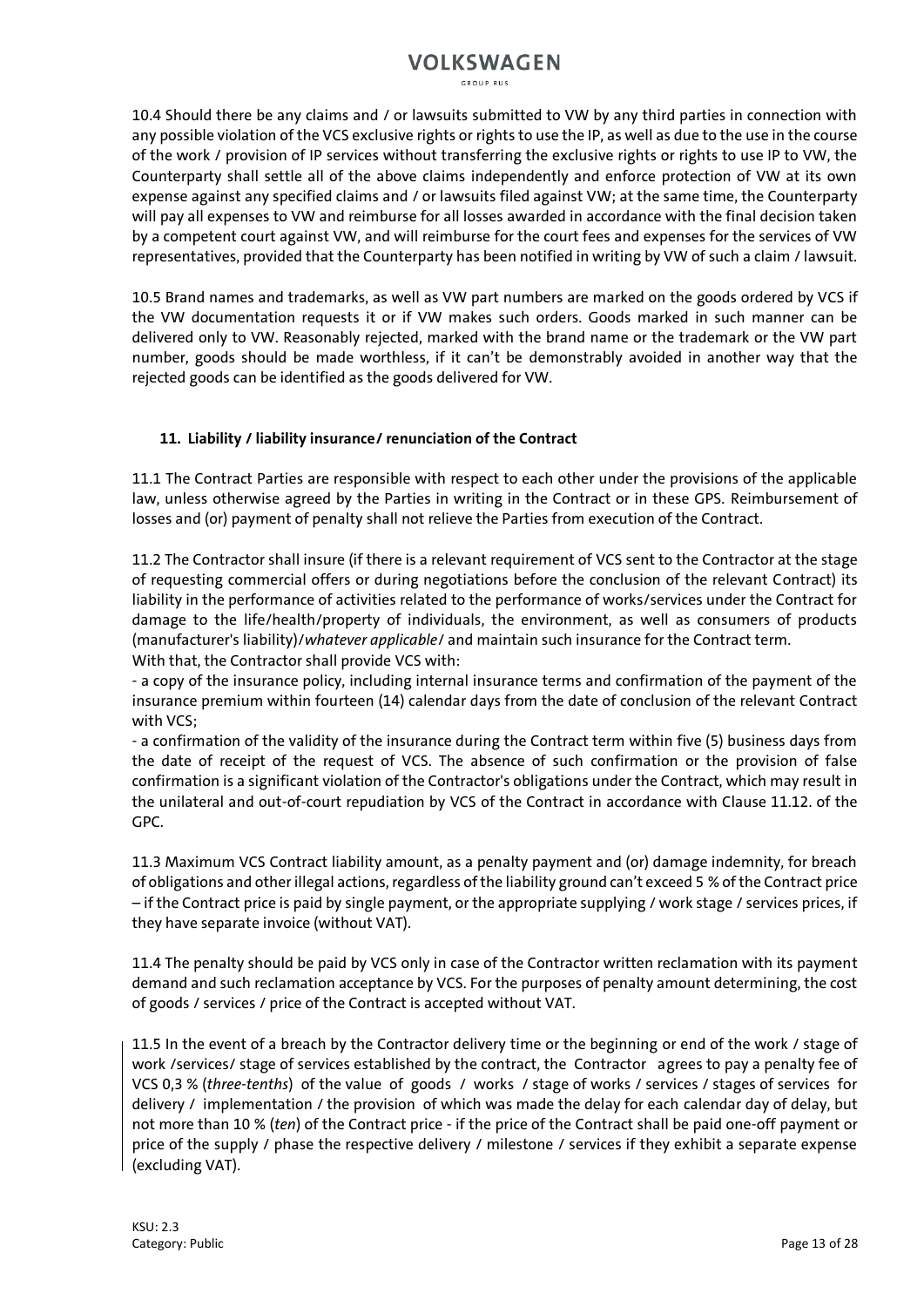GROUP RUS

*In case of violation by the Contractor of the requirement set forth in clause 4.7 of the GPC, the Contractor undertakes, upon request and within the time specified by the* VCS*, to pay a penalty in the amount of 1,000 (one thousand) rubles for each case (for each employee of the Contractor) of such violation.*

11.6 The Contractor is liable for any damage caused by it, its employees, subcontractors in the Contract execution, to the VCS property, as well as the third Parties property, life and health. On presentation of any claims relating to damage infliction to these third Parties, the Contractor is obliged to consider and meet the demands of these persons, and in case of presentation of any claims to VCS, to compensate to VCS for all its incurred costs relating to the consideration and full or partial meeting of these claims, including legal costs and expenses for the services of VCS representatives, at a period specified by VCS.

11.7 The Contractor indemnifies to VCS at a period specified by VCS, including, but not limited to: the costs to implement the requirements of the authorized government bodies, fines payment and other expenses incurred by VCS, as a result of:

- the Contractor non-compliance of construction, fire protection, sanitary- epidemiological norms and rules, labor protection, work safety, landscaping and environmental requirements, requirements of tax and customs legislation, and other regulatory legal acts of the Russian Federation, state government bodies of constituent entities of the Russian Federation, local government bodies as well as applicable requirements of international law, law of foreign states (further – "Requirements");

-the Contractor' failure to execute / undue execution of its obligations under the Contract, that lead to breach of VCS Requirements.

11.8 The Party, who causes the delay of customs processing (customs clearance) of goods, shall compensate the other Party document supported material losses, caused by stoppage of transport more than 48 hours from the moment of delivery goods to the customs terminal.

11.9 In case of the Contractor failure or improper performance of any its Contract obligations, entailing the impossibility for VCS of any its Contract obligation execution, VCS has the right to increase automatically the obligations execution time specified in the Contract, at the time of Contractor violation eliminating, as well as the time reasonably necessary for VCS to restart the Contract performance. At the request of VCS, the Contractor should reimburse it additional documented expenses resulting from the Contract violation on the part of the Contractor.

If the Contractor commits a violation of any its obligation under the Contract and such violation prevents the Contract execution on the part of VCS, VCS is not responsible for its obligations delay caused by such circumstances.

11.10 The Parties aren't responsible for nonperformance or improper performance of obligations under the Contract if such violation is a result of force majeure. At the same time the performance period of the appropriate Party obligations is extended for force majeure period, as well as the time reasonably necessary to restart the Contract performance. Force Majeure can be, for example, natural disasters, fire, war, strikes and lockouts, terrorist attacks, changes in laws and actions of state bodies, local authorities and other extraordinary and unavoidable circumstances under appropriate conditions. The Party exposed to force majeure, shall notify the other Party within a reasonable time and, upon its request, prove the existence of these circumstances by a document issued by the competent authority or institution or other reliable documents and evidence. Absence of notice or late notice to the other party entails the loss of right to invoke force majeure circumstances as the circumstances exempting from liability.

If force majeure circumstances are not terminated within 6 (six) months, either Party has the right to refuse to perform the Contract in unilateral and non-judicial order. In the event of such termination, the Parties make mutual payments involving payments of delivered goods under this Contract until its termination.

11.11 In the event of performance of works on the territory of VCS, the Contractor has to observe VCS's requirements on labor safety and health applicable to contractors. The Contractor shall inform its employees and subcontractors about the content of such requirements and ensure their compliance with them. The content of these requirements can be found on the Platform (section on Cooperation – Procurement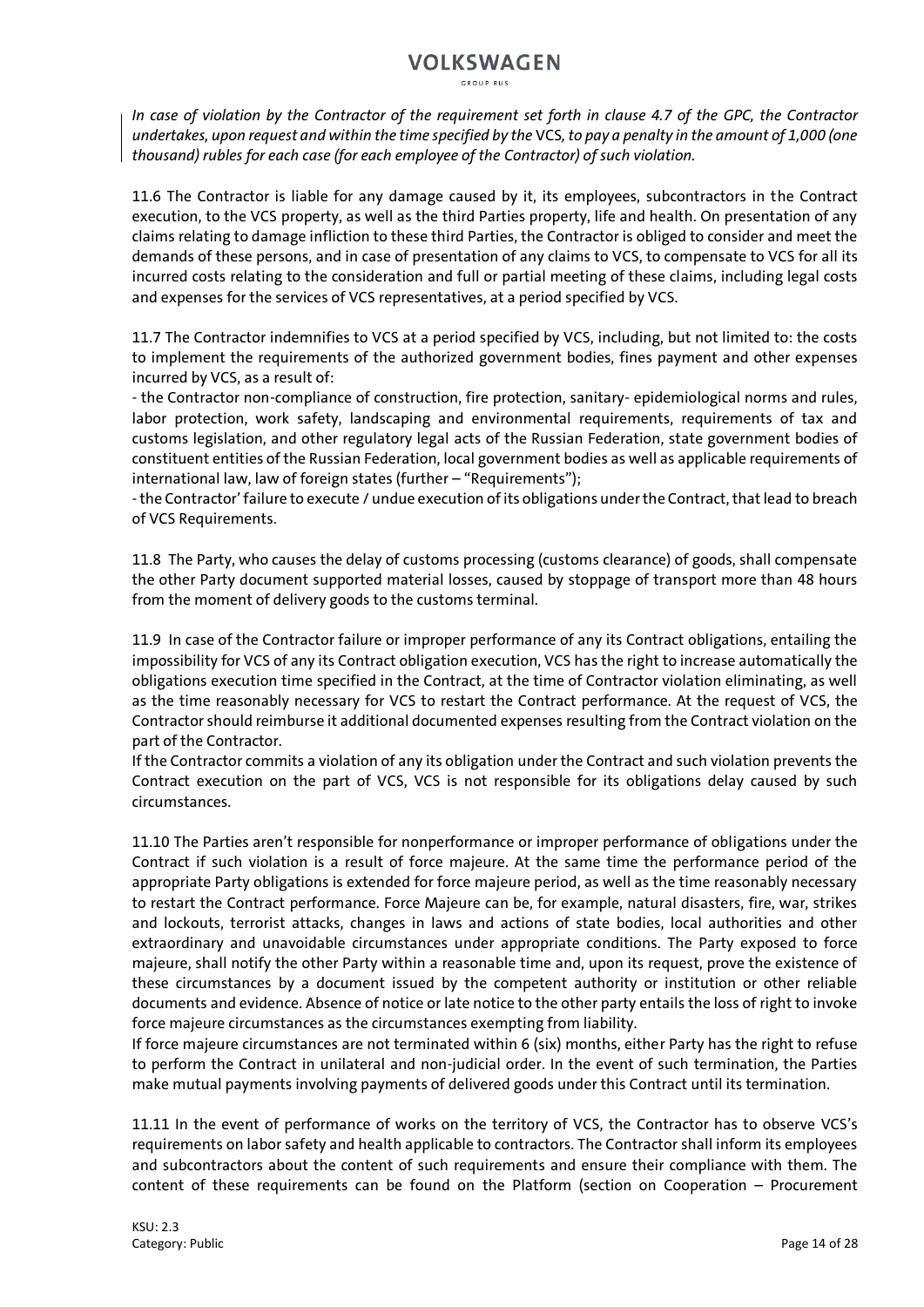CROUP RUS

Conditions – Volkswagen Group Rus – General Procurement Terms & Conditions – Occupational Requirements on Labor Safety and Health Applicable to Contractors).

11.12 VCS has the right to refuse the Contract execution in whole or in part in unilateral and non-judicial order by giving notice of termination to the Contractor, in the event, if the Contractor commits a material violation of its contract obligations.

The Contract material violation by the Contractor is considered, in particular:

- contractor's violation of the delivery period or work / services commencement or finish more than 15 (fifteen) calendar days;

- contractor's statements about the impossibility of goods supplying / work performance and services rendering within the contractual time limit;

- contractor's goods delivery in the amount and completeness non-conforming to the Contract, if the Contractor fails to deliver missing goods at the contractual time. In that case, the goods received by VCS shall be paid within 25 (twenty-five) calendar days from the Contract termination date or be returned to the Contractor with the transport costs against the Contractor;

- the liquidation procedure beginning with respect to the Contractor, the use of one of the bankruptcy procedures;

- the expiry or suspension or revocation of the Contractor license validity necessary to fulfill its contractual obligations.

- engagement by the Contractor in the performance of the Contract of third parties not approved by VCS in accordance with Clause 7.1 of the GPC or involvement by the Contractor in the performance of the Contract of third parties before the date of their approval by VCS;

- failure by the Contractor to provide a confirmation of liability insurance or provision of an inaccurate confirmation in case of a relevant request by VCS in accordance with Clause 11.2. of the GPC;

- replacement or change of control over the Contractor with the participation of any Official of the Russian Federation (in accordance with Subclauses (a), (b) and (c) of the first paragraph of Article 19 of these GPC) or an affiliate of such Official of the Russian Federation or any other change of control over the Contractor, following which there is a risk that the interests of VW would be substantially endangered.

In such case, the Contract shall be considered terminated on the date following the day when the Counterparty has received notice of refusal to perform the Contract from VCS, unless any other date is specified in the notification.

11.13. In case of conclusion of any Framework Contract between VCS and the Counterparty for more than 6 (six) months, any Party shall be entitled to refuse to perform it, in whole or in part, at any time in the following manner:

VCS: by sending a notice to the Counterparty no less than 1 (one) month prior to the date of termination of the Contract;

The Contractor: by sending a notice to VCS at least 6 (six) months before the date of termination of the Contract.

In such case, the Contract shall be considered terminated on the date specified in the notice.

Refusal to perform the Contract, committed in violation of the requirements contained in this GPC Clause, shall be invalid and shall not result in termination of the Contract.

Refusal to perform the Contract, committed in the manner prescribed by this GPC Clause, shall not be deemed as a violation, and it shall exclude application of any liability related to early termination of the Contract, to the Party that has declared such refusal.

11.14 Termination of the Contract shall not relieve the Parties from liability for violation of their obligations under the Contract committed during its term.

### **12. Compliance with migration laws**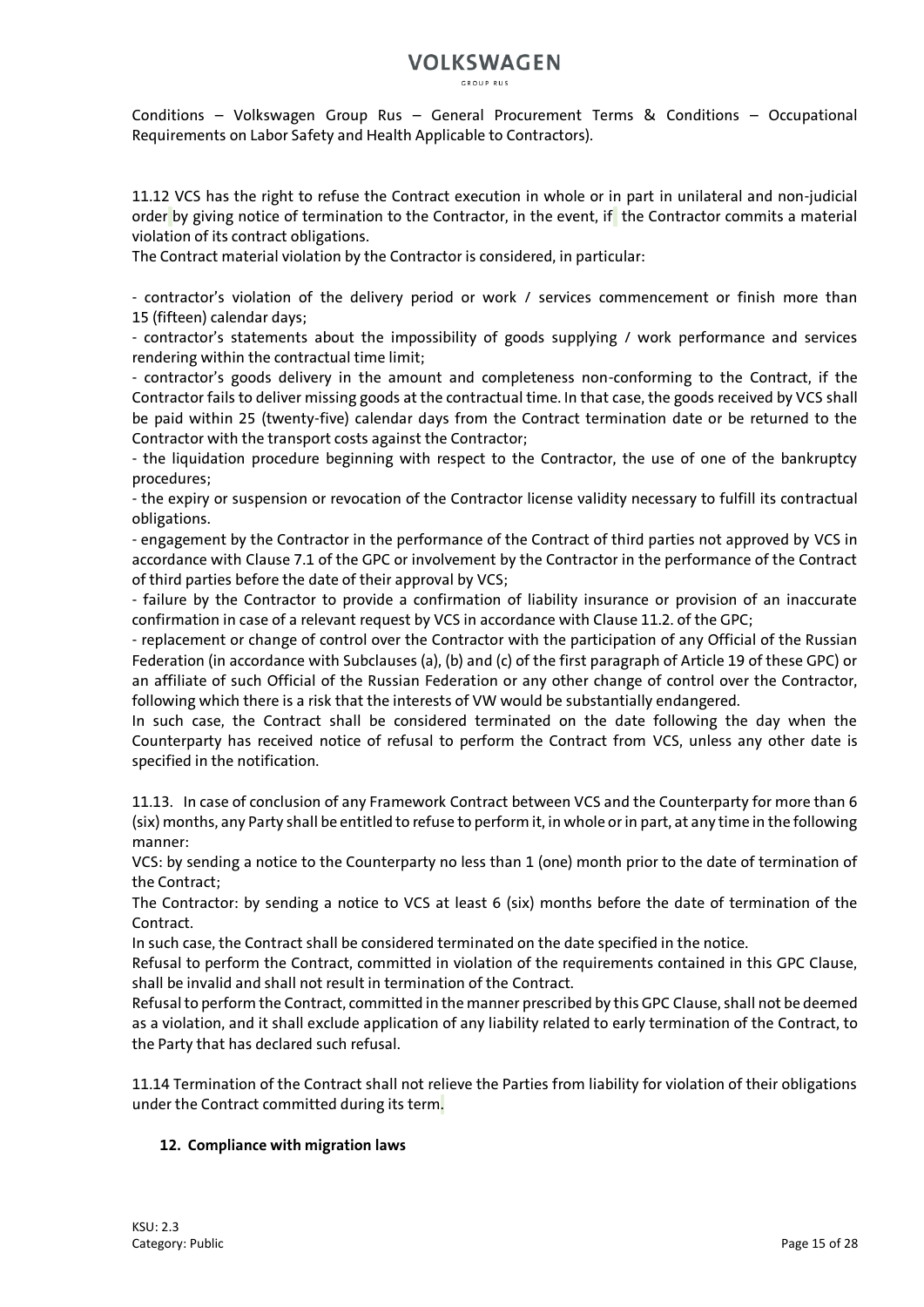GROUP RUS

All questions, concerning the application of legislation governing the entry into the territory of the Russian Federation, staying (accommodation), the implementation of labor, business and other activities on the territory of the Russian Federation and departure from the territory of the Russian Federation of the Contractor employees and (or) the third Parties involved by it, are subject to independent Contractor solution. VCS, under any circumstances, doesn't apply for a permit to engage and use the above mentioned foreign persons, doesn't apply for a permit to enter the Russian Federation for these persons, doesn't process and submit to the authorized government bodies other documents needed to comply by the Contractor, its employees, the third Parties involved by the latter with the requirements of the normative legal acts regulating the legal status of foreign citizens in the Russian Federation, their entry into the territory of the Russian Federation, staying (accommodation), the implementation of labor, business and other activities on the territory of the Russian Federation and departure from the territory of the Russian Federation. VCS is not responsible for the observance by the Contractor, its employees, third Parties involved by it of the requirements of the normative legal acts mentioned in the present paragraph.

### **13. Separate subdivision**

In accordance with the requirements of the tax legislation of the Russian Federation, the Contractor shall notify the tax authority on the establishment of a separate subdivision (a subdivision territorially separated from the organization, the location of which is equipped with permanent workplaces for more than one month).

### **14. Confidential information, non-disclosure obligations and protection**

14.1 Confidential information means information representing an actual or potential commercial value being unknown to third parties, not being in free access on a legal basis and for which the Parties take efforts to protect confidentiality of such information (commercial secrets) and other information not being a commercial secret in accordance with laws of the Russian Federation however designated by the relevant Party as confidential including information concerning software, data, systems, processes, methodologies, plans, specifications, know-how, ideas or other business, commercial or financial information without limitation.

All information relating to contractual relations between the Contractor and VCS (business and technical documentation, materials, calculations, prices, etc.) as well as information about activities of the Parties not being generally accessible and becoming known to the Parties as a result of execution or fulfillment of the relevant Contract between VCS and the Contractor (sales results, information from clients, technologies, knowledge, etc.) shall be deemed confidential.

The Contractor shall treat all business and technical documents, materials, information, data concerning the Contract executed with VCS and fulfillment thereof as commercial secrets.

14.2 Rights and duties of the Contractor which arose in connection with Contractor's processing Confidential Information of such categories as "Confidential/ vertraulich" and "Strictly confidential (trade secret)/Secret/Geheim" whose owner is VCS, shall be governed on the basis of GPC and Obligation to ensure security and confidentiality of information (the "Obligation") or Confidentiality Agreement entered into with VCS. A document type shall be determined by VCS.

The Obligation is uploaded on the Platform at Cooperation  $\rightarrow$  Procurement conditions new  $\rightarrow$  Volkswagen Group Rus → IT-Services Terms & Conditions.

By signing the Contract, the Contractor acknowledges that it is familiar with the Obligation, fully accepts its provisions, and will process received information in accordance with the prerequisites of the GPC and the said Obligation.

Before receiving Confidential Information of the "Strictly confidential (trade secret)/Secret/Geheim" category from VCS, the Contractor shall sign the Obligation and send a signed copy of the Obligation to VCS. Such copy shall become an integral part of the Contract from the Agreement's effective date and shall be executed as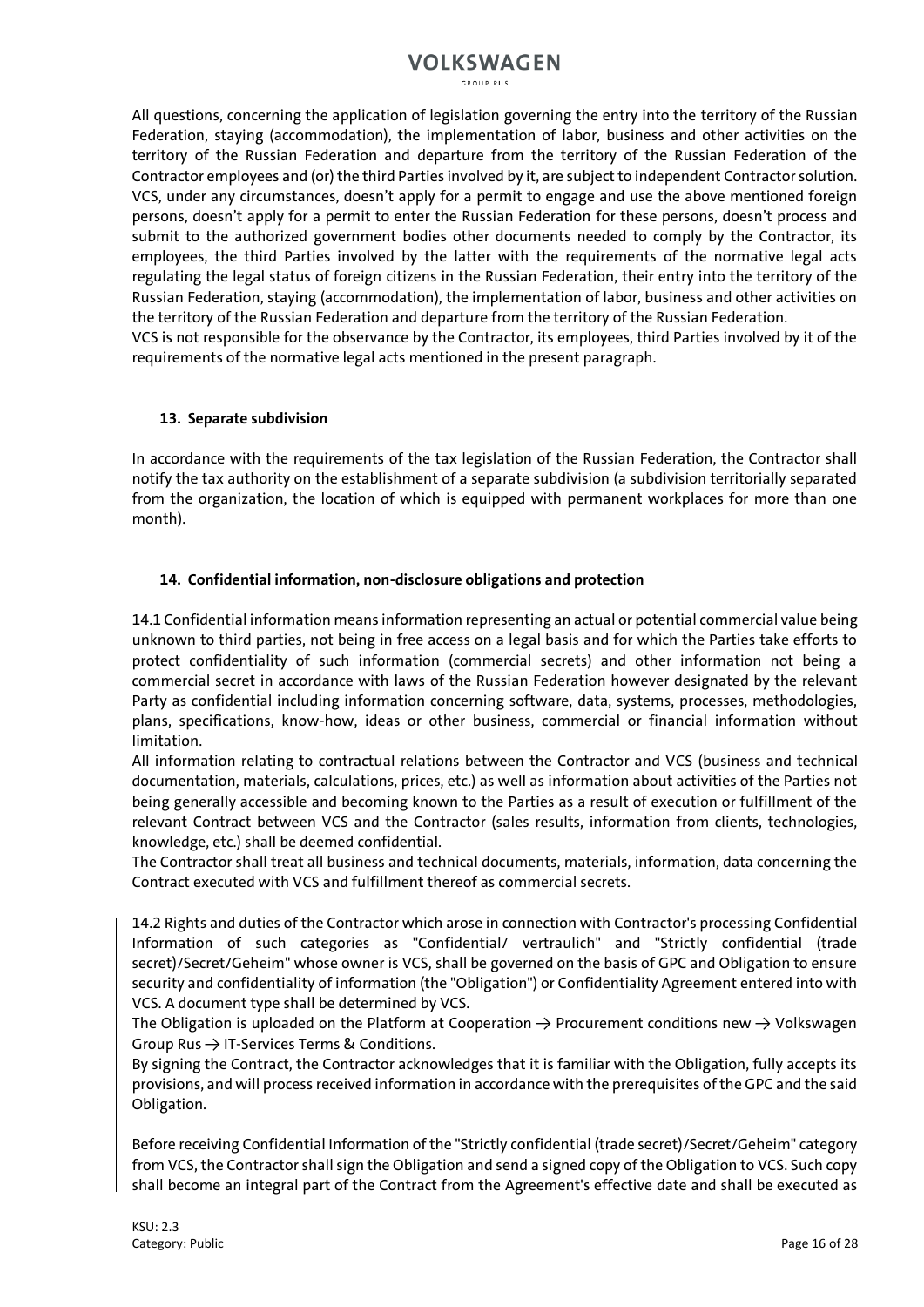an annex to the Contract in hard copy.

In the event of any discrepancies between the provisions of GPC and/or Contract and Appendices thereto, and the provisions of the Obligation or Confidentiality Agreement, the provisions of the Obligation or Confidentiality Agreement shall prevail.

VCS reserves the right to make amendments to the Obligation (hereinafter, the "Amendments"), at its own discretion, two (2) times a year at most (in February and/or July). In this case, VCS shall publish the revised Obligation in electronic form on the Platform and indicate the effective date thereof.

The Contractor will monitor the Amendments on the Platform on its own. If the Contractor has any objections to the Amendments made by VCS, the Contractor shall inform VCS thereof in writing within fifteen (15) calendar days after such Amendments were published on the Platform. The Parties agreed that, if no objections are received from the Contractor within the aforesaid time, it means the Contractor's acceptance of the Amendments and incurrence of its duty to perform its obligations under the Contract according to the requirements of the Obligation as worded by the Amendments. If the Contractor submits its objections to the amended wording of the Obligation within the above time period, the Obligation shall continue to apply in the wording effective before the Amendments rejected by the Contractor.

The provisions of this clause shall also apply when the Obligation is signed by the Contractor in hard copy as an individual annex to the Contract.

14.3 Unless otherwise provided for by the relevant Contract, the Contractor receiving confidential information from VCS, its employees, agents, third parties and representatives engaged by it shall not become the owner of such information, may not use it for any purposes other than for the proper performance of the Contract, may not independently authorize or restrict access to confidential information, disclose or provide the received confidential information to third parties, their employees, agents, subcontractors, either directly or indirectly, either orally or in writing, or in any other way without the prior written consent of VCS both within the term of the Contract and within five (5) years after its termination, unless such confidential information becomes publicly available and these non-disclosure obligations cease.

The Contractor receiving VCS's confidential information shall ensure that such confidential information be not disclosed by its employees, agents, third parties and representatives engaged by it within the abovementioned period and that such confidential information be not used by such persons for any purposes other than for the proper performance of the Contract.

The Contractor shall have the right to provide access to such information to its employees to the minimum extent required for the purposes specified in the relevant Contract concluded with VCS, and provided that the Contractor receives a prior written confirmation from its employees that they have undertaken the confidentiality obligations regarding such information.

If confidential information is to be transferred to third parties (for example, service providers or suppliers) with the prior written consent of VCS, such third parties shall assume the obligation to maintain the confidentiality of the relevant information.

The exception is the disclosure of confidential information to the public authorities on the basis of the mandatory provisions of applicable laws; however, the Contractor disclosing such confidential information of VCS shall promptly notify VCS of the amount and date of delivery of such confidential information.

At the same time, VCS may transmit confidential information related to the contractual relations between the Parties (business and technical documentation, materials, calculations, prices, etc.), as well as information on the Parties' activities to companies belonging to the same group of companies as VCS without prior written consent of the Contractor.

14.4 The obligations to ensure security and confidentiality of VCS's information (including non-disclosure of VCS's confidential information) shall remain valid regardless of conclusion by the Parties of the Contract and shall apply to documents, materials, information and data received by the Contractor from VCS at the stage of request of proposals from the Contractor.

14.5 Transfer of confidential information does not entitle the Contractor to use, share, sell, disclose or otherwise use information (letters, reports, analytical data, research results, plans, layouts, specifications,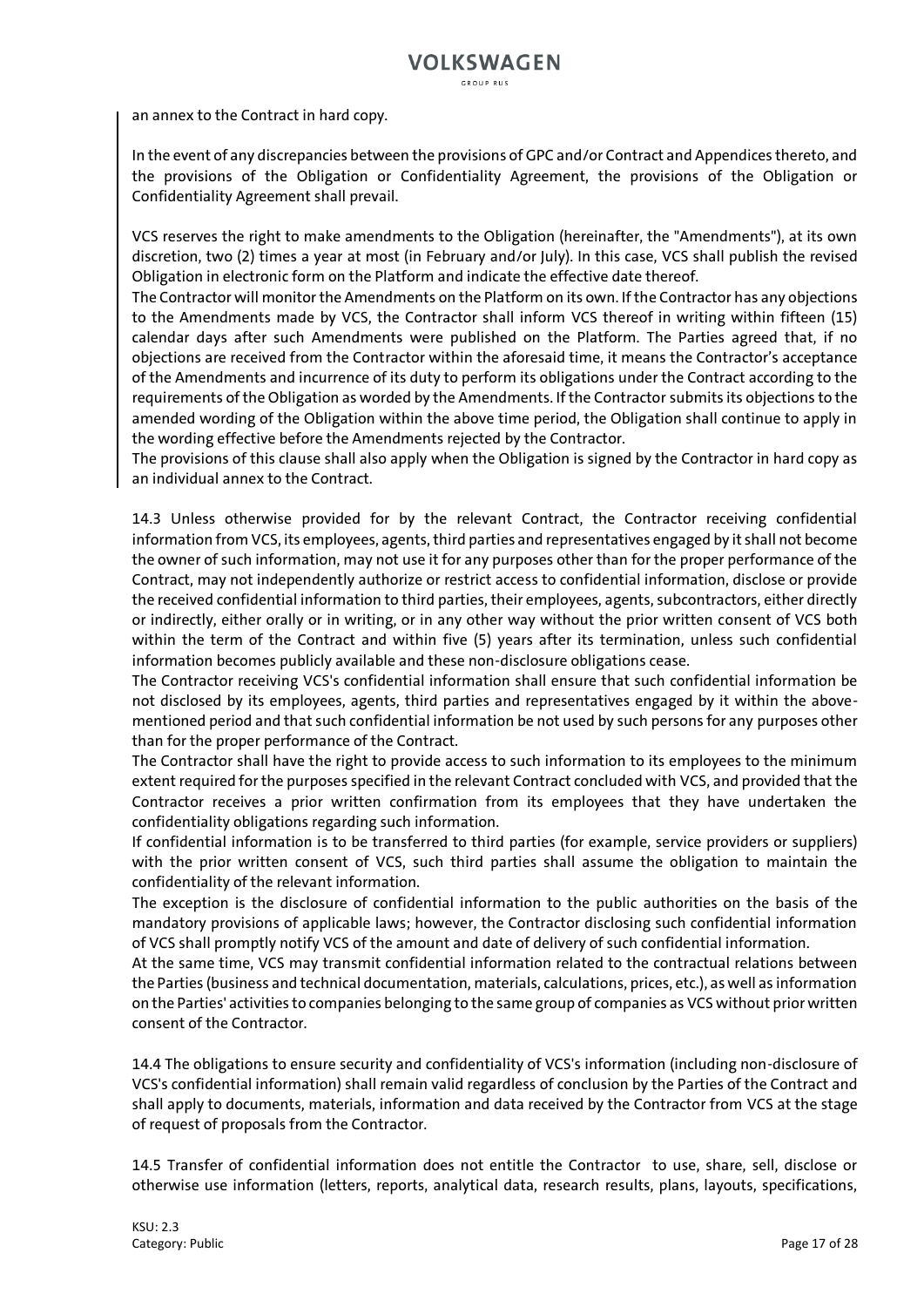GROUP RUS

statistic data, sound and video images, etc.), products, components created, obtained, designed, manufactured on basis or by use of confidential information of VCS for the benefit of any third Party except VCS.

The term «transfer of confidential information» also means granting the Contractor access to an information resource of VW containing such information.

The contractor is obliged to observe data access procedures for the mentioned resource and the usage rules therefor established by VW.

14.6 The Contractor is entitled to make and keep copies of data carriers containing confidential information limiting the amount thereof to a minimum necessary for the fulfillment of its obligations.

By termination of the corresponding contract relations between VCS and the Contractor for any reason, after the aims of business collaboration have been achieved or if there is no further need in achieving the aims the Contractor undertakes to immediately without any additional requests destroy or return to VCS all originals and copies of any documents containing any confidential information, data carriers with confidential information contained therein, as well as block access and delete information, which is processed by the Contractor in electronic form.

14.7 Protection of confidential information is ensured by the Parties by taking measures for maintaining confidentiality of information, including by taking necessary organizational, legal and technical measures to protect confidential information against illegal or accidental access thereto, destruction, amendment, blocking, copying, dissemination and other illegal acts as well as by ensuring safety of confidential information by transferring and processing thereof.

The Parties determine measures for protection of confidential information by themselves, unless otherwise is stipulated in the relevant Contract. The Contractor shall observe the applicable VCS guidelines and requirements on information security when processing the information of VCS.

VCS reserves the right to control when necessary the handling and safekeeping of confidential information by the Contractor. VCS reserves the right to request information concerning measures implemented by the Contractor to protect confidential information.

If requested by VCS, but as frequently as once a quarter, the Contractor is obliged to enable inspection of the safety condition of confidential information transferred to the Contractor and measures taken by the Contractor to ensure its safety.

If the Contractor refuses to provide information about the protection measures in respect of confidential information or if the Contractor does not enable inspection of the safety conditions of the confidential information transferred to the Contractor or in case of insufficiency of the implemented measures, VCS is entitled to refuse the provision of confidential information and/or terminate the respective Contract.

14.8 Contractor also is obliged not to distribute documents, materials, information, data about the business dealings with VCS. If, as an exception, it is necessary to specify the business dealings with VCS in the Contractor advertising, it can be only done after the prior written VCS consent. In such cases this written consent is limited by the permission for that particular Contractor advertising set out to obtain the VCS consent.

### **15. Personal data processing**

15.1 The Parties are obliged to ensure the legitimacy of personal data processing which includes such acts with personal data as collection, recording, systematization, accumulation, storage, detailing (updating, amendment), extraction, use, disclosure (dissemination, provision, access), depersonalization, blocking, deletion, destruction. All personal data are considered as information with restricted access, in respect to which the Parties shall maintain confidentiality and ensure safety at processing thereof.

When processing personal data the Contractor shall take necessary legal, organizational and technical measures or arrange for the same in order to protect personal data against illegal or accidental access thereto, destruction, amendment, blocking, copying, disclosure, dissemination of personal data and other illegal acts with personal data.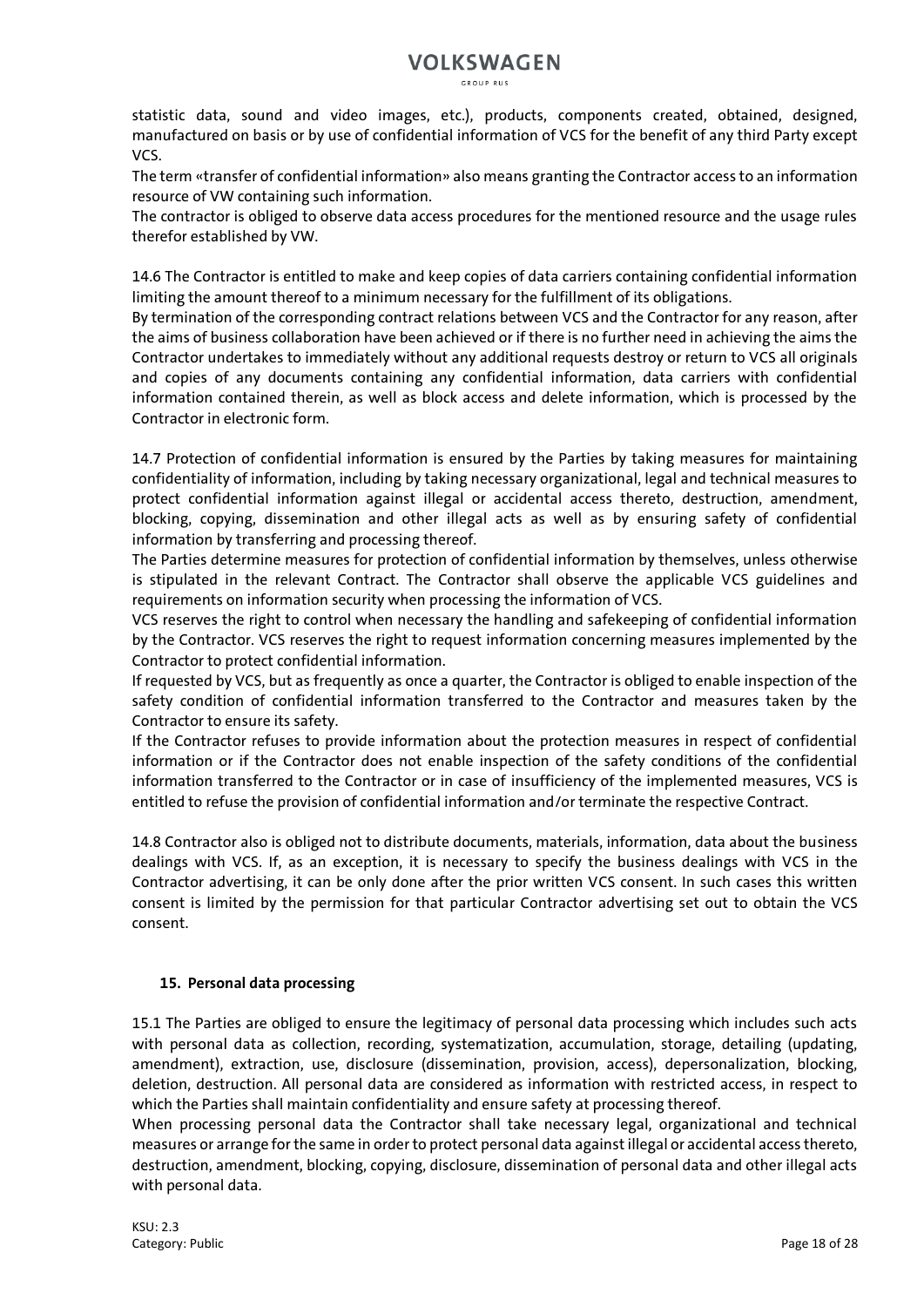GROUP RUS

15.2 When collecting personal data, including by means of the information-telecommunication network "Internet", the Contractor is obliged to ensure that recording, systematization, accumulation, storage, detailing (updating, amendment), extraction of personal data of the citizens of the Russian Federation are performed in data bases located on the territory of the Russian Federation, except in cases stipulated by law.

15.3 If the Contractor*, on the instructions of VCS*, processes personal data transferred by VCS and/or received (collected) by the Contractor by order of VCS for the purposes of providing services/performing works under the respective Contract, the Contractor undertakes to process such personal data solely for the purposes of providing services/performing works, as established by the respective Contract. The Contractor may not use personal data for its own purposes and is not entitled to transfer personal data to the third parties, except when it is necessary for the purpose of fulfilling their obligations to VCS.

For each separate case the purpose of personal data processing, the list of personal data and the list of allowed actions with personal data transferred to the Contractor by VCS and/or personal data processed by the Contractor by order of VCS is agreed by the Parties in writing in the respective Contract.

*In order to ensure security of personal data, the Contractor undertakes to comply with the requirements set forth in Article 19 of the Federal Law dated 27.07.2006, No 152-FZ, "On personal data", including the acts below:*

- to identify current threats against safety of personal data at processing thereof in information systems of personal data;
- to take organizational and technical efforts to ensure safety of personal data when processing thereof in information systems of personal data which are necessary to observe requirements to protection of personal data, implementation whereof ensures levels of protection of personal data as established by the Government of the Russian Federation;
- to apply information protection means duly assessed as to compliance;
- to assess efficiency of taken measures aimed to ensure safety of personal data before introduction of the information system of personal data into operation;
- to register used machine carriers of personal data;
- to find facts of unauthorized access to personal data and to take necessary measures to reduce damage from unauthorized access and to prevent further unauthorized access;
- to restore personal data modified or destroyed because of unauthorized access thereto;
- to establish rules of access to personal data processed in the information system of personal data and to ensure registration and keeping records of all steps taken with personal data in the information system of personal data;
- to control measures taken to ensure safety of personal data and level of protection of information systems of personal data;

- *to identify unauthorized access to personal data and to take steps, including the measures to detect, prevent, and rectify the effects of computer attacks on information systems of personal data and to react to computer incidents therein.*

*The Contractor shall represent, and at VCS's request, it shall confirm with documents the conformity of characteristics of the personal data information system to the requirements above, and the statutory requirements of the Russian Federation. The Contractor shall provide, at VCS's request, a confirmation of application of required organizational and technical measures to ensure security of personal data at processing thereof in the personal data information systems.*

*The representation and confirmation of the conformity by the Contractor may be undertaken on the basis of its own evidence or evidence obtained via engaged organizations which have required licenses, including appraisal of efficiency of measures implemented within the personal data protection system to ensure security of personal data which is undertaken at least once in 3 years.*

15.4 If the Contractor transfers personal data to VCS, the Contractor undertakes to ensure legitimate transfer of personal data to VCS. In particular, the Contractor guarantees and confirms that they will obtain a consent from the personal data subjects to the transfer of their personal data to VCS, and that the terms of such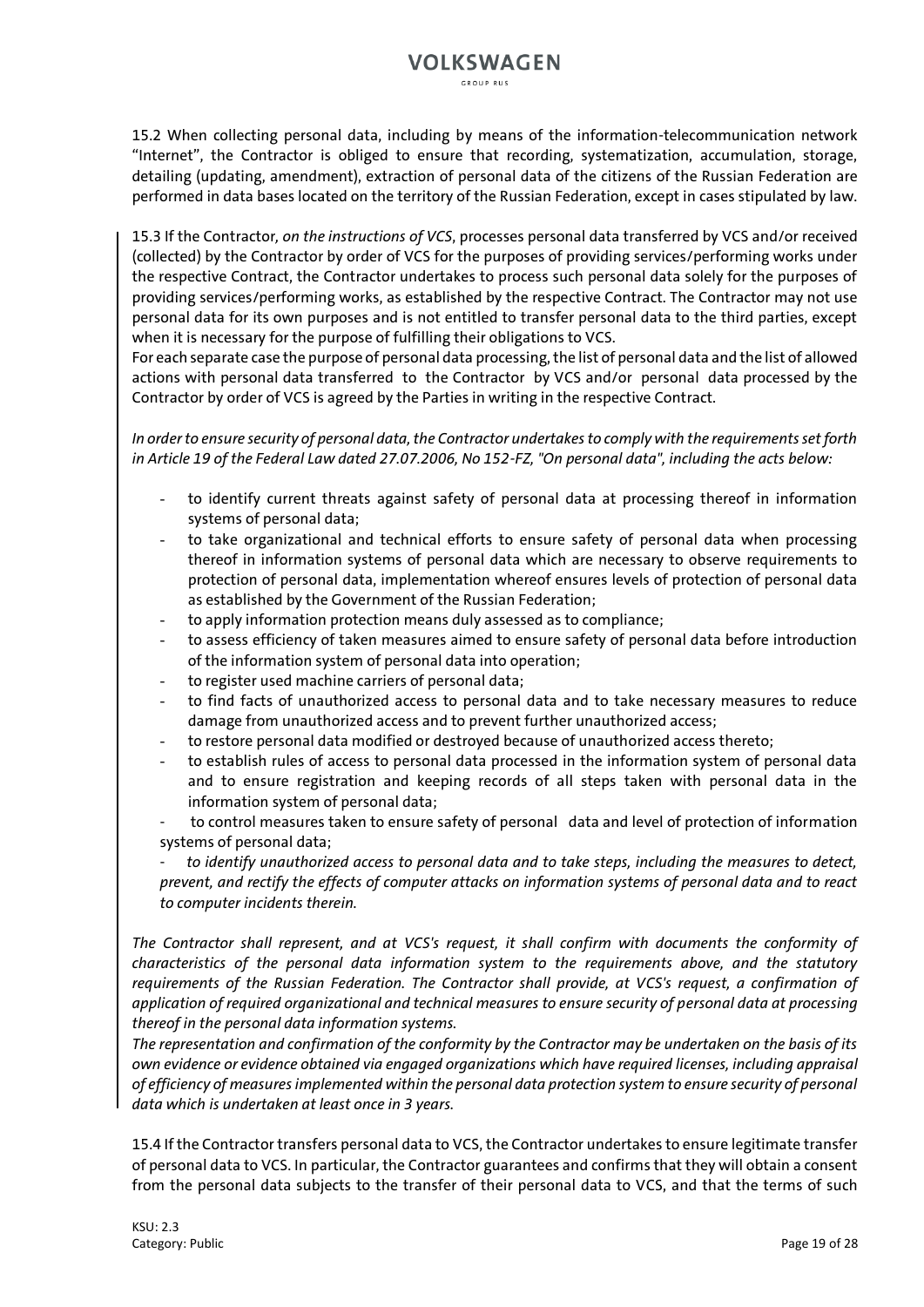GROUP RUS

consent will grant VCS the right to process personal data of those personal data subjects in compliance with the legislation of the Russian Federation, including, if necessary, transfer of personal data to the third parties with which VCS has concluded respective contracts. For example, when the Contractor transfers to VCS personal data of its employees who need access to VCS territories and facilities, the consent obtained by the Contractor from its employees shall allow VCS to process personal data of such employees in the scope enough for the declared purpose of processing, including the possibility to transfer personal data of such employees of the Contractor to private security companies with which VCS has concluded a contract for security services and access control.

The Contractor, at the request of VCS, shall confirm the latter that the personal data subjects whose personal data are transferred have been informed of the transfer of their personal data to VCS and of their forthcoming processing by way of giving their consent, among other things to such a transfer and processing, according to the form that allows confirmation of its receipt by the Contractor.

Upon collecting personal data by order of VCS, the consent of the personal data subject to their processing shall be documented by the Contractor using the form agreed upon with VCS in writing.

15.5 At the request of VCS, the Contractor shall update, block, and destroy personal data that have been transferred to the Contractor, within the time period specified in such VCS's request, which shall anyway not exceed the time period established by Russian laws on personal data.

The contractor undertakes to eliminate personal data received from VCS from any medium type (including all partial or complete copies of the indicated data) on completion of the work / services or in case of cancellation (termination) of the respective Contract for any reason, within the time frame specified by laws of the Russian Federation, and undertakes to confirm in writing the fulfillment of the present paragraph conditions in case of the appropriate request receiving from VCS.

15.6 The Contractor is obliged to compensate to VCS any losses and expenses borne by the latter as a result of violation by the Contractor of confidentiality of personal data disclosed to it or safety of personal data at processing thereof by the Contractor.

### **16. VCS requirements for information systems and IT components**

The Contractor shall comply with the VCS's technical and organizational requirements for information systems and IT components supplied to and used by VCS. When information systems and IT components are a part of the materials supplied by the Contractor and/or are created/used in the course of the services and/or works that have not been agreed upon in writing when concluding the contract, the Contractor, prior to such supply and/or commencement of services/works, shall notify in writing by email the VCS contact person under the contract of that, and shall agree with VCS IT Department on the list of information systems and/or IT components.

VCS includes the following in IT components: software and licenses to it, servers and server components, PCs, mobile devices, peripheral devices, connection facilities, printing devices, external data storage units, network facilities, data transfer cables, uninterrupted power supply units, video and audio equipment.

Lists of equipment confirmed by VW are available at the Platform: section Cooperation - Procurement Conditions – Volkswagen Group Rus – IT-Services Terms & Conditions – Produktkatalog.

### **17. Settlement of disputes**

17.1 All disputes and differences, which may arise between the Parties on unsettled questions in the Contract text, shall be settled by negotiations, as well as in extrajudicial (pre-trial) dispute resolution.

The complaint should be sent by mailing address of the Party, specified in the respective Contract, by adviceof-receipt post. In the absence of the Party which the complaint is sent to, at appropriate address, the complaint is considered received by the party after 10 (ten) working days from the date of the complaint sending.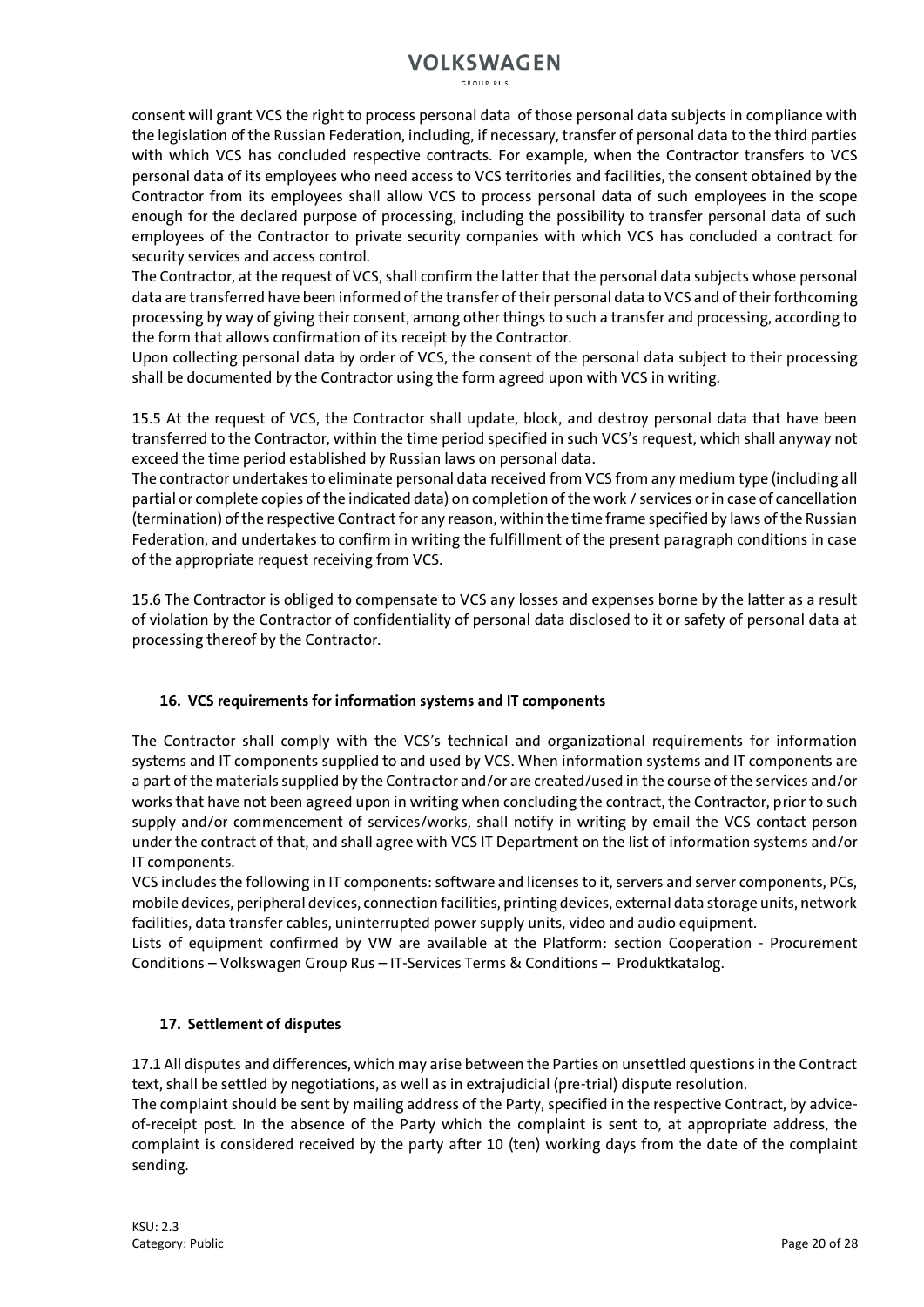The party receiving the complaint, is obliged to send a written response to it to the other Party within 10 (ten) working days from the complaint receipt.

If the Party sending the complaint doesn't receive the response to it within 30 (thirty) working days from the date of the complaint sending, the pre-trial dispute resolution is considered maintained.

17.2 In the case of controversial issues unsettlement in the process of negotiations, the disputes are settled in the Arbitration Court at the location of VCS.

### **18. Other Provisions**

18.1 Any changes or additions to the Contract (estimates, attachments, supplementary agreements and etc.) are valid only if made in writing form and signed by the Parties or duly by authorized persons, sealed by the Parties. Powers of representatives of the Parties shall be supported by the corresponding powers of attorney issued in accordance with the legal requirements. Call-Offs made by VCS and sent to the Contractor in accordance with the terms of the Contract are valid and subject to execution by the Contractor if they are received by the Contractor via electronic communication channels (by e-mail) from an e-mail address with a domain name: volkswagen.ru, volkswagen-rus.ru, audi.ru, skoda-avto.ru, vwgroup.ru, bentley.co.uk, lamborghini.com, ducati.ru. In this case, the delivery notification generated by the program for handling email shall be deemed a confirmation of receipt of the Call-Off by the Contractor.

18.2 Upon the Contract signature, any other possible Parties arrangements entered in the previous correspondence and in the documents accepted earlier, as well as the results of negotiations conducted earlier on the subject regulated by the Contract, become inoperative.

18.3 The Parties confirm that they conclude and sign the Contracts not due to concourse of difficult circumstances under extremely disadvantageous conditions, and these Contracts are not onerous transactions for them.

18.4 All letters, appeals, applications, complaints, notices, advices under the Contract shall be made in writing, signed by the Parties or duly authorized persons, sealed by the Parties (if applicable) and sent by registered mail with a return receipt requested, or by courier express mail with a return receipt requested to the address specified in the section listing the Parties' addresses and details.

The indicated letters, appeals, applications, complaints, notices, advices shall be considered received by the other Party at the time of receipt of the indicated documents by the addressee, as confirmed by the corresponding notification of receipt (delivery) of the correspondence.

18.5 In case of any issues arising during performance of the Contract, related to payments and delivery of primary and other accounting documentation, the Contractor shall directly contact the customer for the corresponding goods/work/service at:

VOLKSWAGEN CS OOO 1, Avtomobilnaya St., Kaluga, 248926  $Tel \cdot +7 4842 711 - 011$ 

18.6 In the event of any changes in the information specified in the section of the Contract containing the addresses and details of the Parties, the Party to the Contract shall notify the other Party about it by sending an electronic image (scan) of the corresponding notice by e-mail, written on the sending Party letterhead and sealed by its seal and signed by its authorized representative within 7 (seven) working days (in case of a fiveday working week) from the date of such changes. In the case of non-compliance with this condition, all correspondence sent and all payments made to the address valid before such changes has occurred, shall be deemed duly made.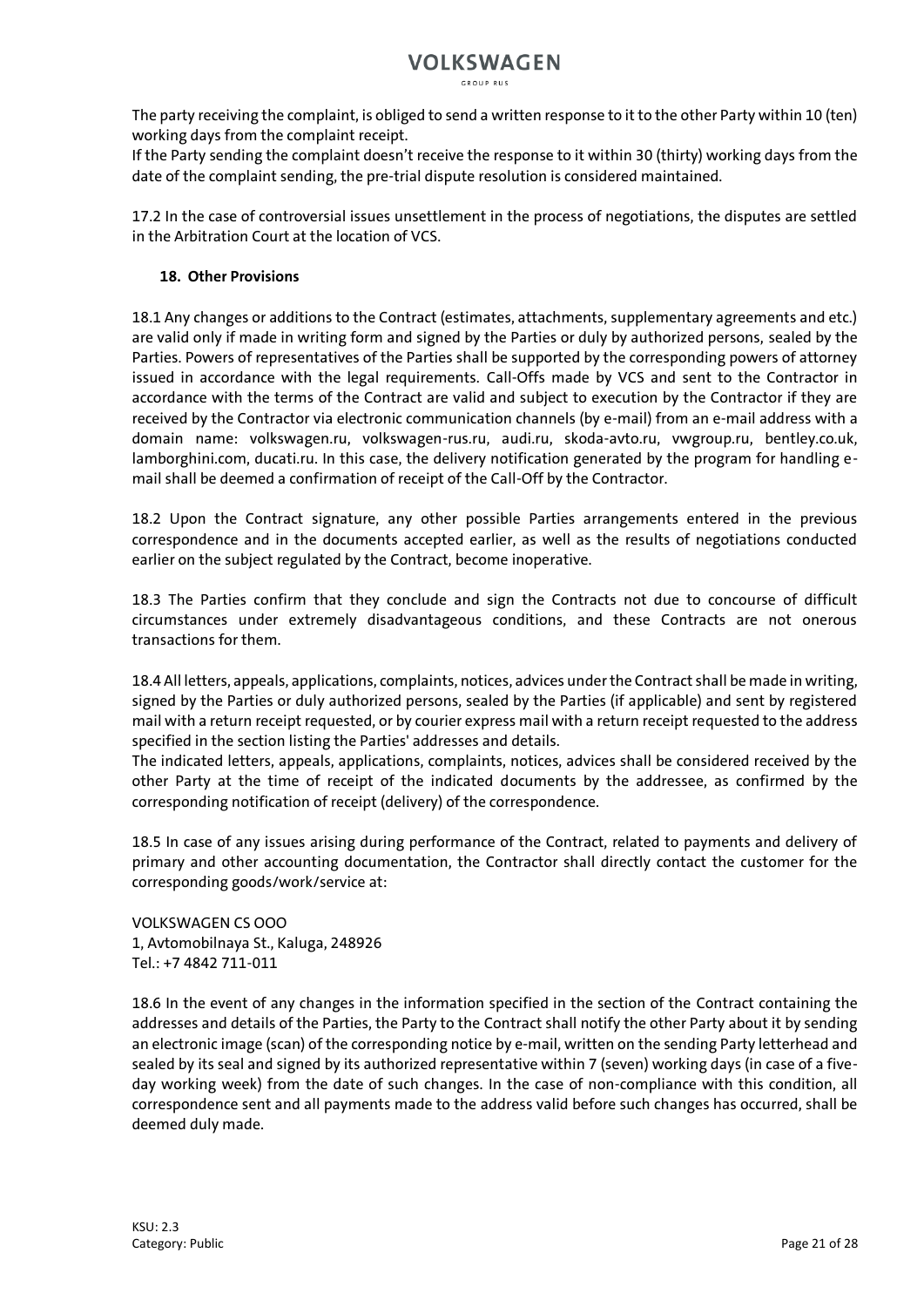### **19. Code of Conduct for Business Partners. Anti-Corruption Clause**

One of the major conditions for the sustainable success of collaboration between VW and its Contractors is the stable values, honest and irreproachable behavior, adherence to the adopted norms and regulations, which promotes the daily strengthening of confidence in VW, its partners and products. In this connection, when performing the activities under the Contract, when making any and all business decisions, the Parties take into account the legal requirements, as well as the rules and norms of conduct adopted in VW.

Bearing in mind that, for the purposes of this Article, an **Official** means

- (а) any official, any employee, director or any other person acting as an official representative on behalf of any Russian or foreign state or municipal body (including on behalf of the government (federal or local), any ministry, department, agency, President, President's administration, as well as any court) or public international organization;
- (b) any candidate for political office;
- (c) any official, any employee or any person acting in the capacity of an official representative of any political party or any candidate for political office;
- (d) a person performing administrative functions in a business or other entity, including, but not limited to the following: (general) director, member of the board of directors, members of a collegial executive body, as well as other persons performing organization and management or administrative and business functions based on an order or a power of attorney.

19.1 The Contractor confirms and acknowledges that the Contractor has reviewed and carefully studied the Sustainable Development Requirements of Volkswagen Group and VCS to Business Partners (hereinafter the "Code of Conduct for Business Partners"). The above-mentioned Code of Conduct for Business Partners is available in the electronic format at the Platform (Cooperation – Sustainability – Sustainability Requirements towards Business Partners – Code of Conduct for Business Partners Volkswagen Group RUS) and is included in the relevant Contract by force of the reference in this Clause of GC to its text. Code of Conduct for Business Partners gets renewed by Volkswagen Group and VCS when the need arises reflecting actual requirements towards Business Partners. When performing the Contracts, the Contractor undertakes to monitor possible changes included by Volkswagen Group and VCS in the Code of Conduct for Business Partners monthly (not later than 5th day of each month) and to follow the provisions of the Code of Conduct for Business Partners in its most actual version. In some cases, VCS may, on its own initiative, notify the Contractor of changes to the Code of Conduct for Business Partners, and such changes will be binding on the Contractor from the moment it receives notification from VCS. Moreover, the Contractor represents and warrants that, within 1 (one) month after conclusion of the Contract between the Parties and hereinafter within 1 (one) month from the date of making changes to the Code of Conduct for Business Partners, the Contractor will make the Contractor's employees, its business partners, representatives and other persons, acting for and on behalf of the Contractor in connection with the contracts entered into between the Parties, familiar with the provisions of the Code of Conduct for Business Parties in its most actual version, and notify them of the necessity to follow its requirements, take into account and apply the principles set forth in it.

19.2. The Contractor undertakes to comply with all applicable legal regulations, in particular including the current anti-corruption laws, anti-money laundering laws, export control laws, personal data protection laws, and anti-monopoly laws. Its Officials and other employees are responsible for complying with the current laws, in particular, in the above spheres. For this, the Contractor shall apply adequate risk-based processes and control procedures (controls). The Contractor shall bring this requirement to the attention of its affiliates, shareholders, members, Officials and employees.

19.3. The Parties hereby represent and warrant to each other that they pursue a zero-tolerance policy towards all occurrences of corruption. The "zero-tolerance" means a prohibition of any corrupt practices, development and implementation of measures to reveal and prevent corrupt practices in accordance with the current anticorruption laws of the Russian Federation and international laws applicable (recognized and enforced) in the Russian Federation.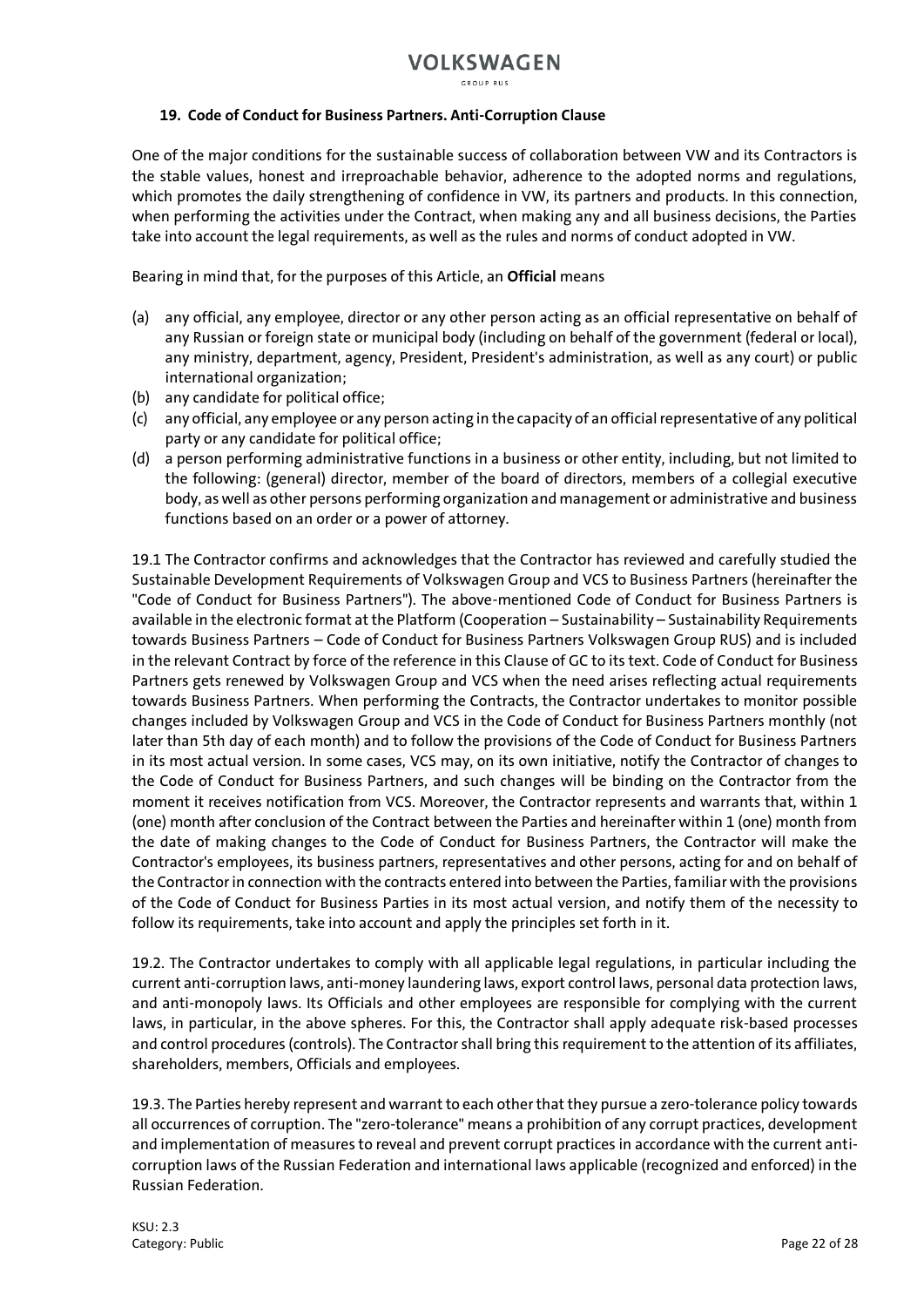19.4. The Contractor hereby represents, warrants and assures that, in relation to any activities connected with the conclusion and fulfillment of the Contracts between the Parties and/or transactions provided for in them / based on them, at any time in the past, present and future (to the extent applicable in each given case), neither the Contractor, nor the Contractor's Affiliates, nor any of its or their shareholders, members, Officials or employees, nor any other private or legal entities acting on behalf of any of them:

19.4.1. have violated or will violate the laws (including, but not limited to the laws of the Russian Federation), or have performed or will perform any actions, and have ignored or will ignore the performance of any actions, the performance or disregard of which would be a violation of the laws of the Russian Federation, in particular the Federal Law No. 273-FZ dated December 25, 2008 "On Combating Corruption" (hereinafter the "Anti-Corruption Law");

19.4.2. have offered/promised or will offer/promise to make any payments, provide any loans, monetary gifts or other valuables or property, as well as property rights, or perform any actions or refrain from performing certain actions, or have authorized or will authorize, either directly or indirectly, such offers or promises to any Official or in favor of any Officials or any other persons for the achievement of any of the following goals:

- i. influencing the actions or decisions of such Official, performed or adopted by him/her as part of his/her official duties;
- ii. inducing such Official to perform or refrain from performing any actions in violation of his/her official duties;
- iii. inducing such Official to use his/her influence with any state body / local authority, any public international organization or political party in order to ensure the performance of any action or adoption of any decision by such body, organization or party;
- iv. ensuring the receipt of an improper advantage to assist VW or the Contractor in connection with any activity relating to the Contract entered into between the Parties; or
- v. another illegal goal.

19.4.3. have paid or will pay to VW employees (including Officials), their affiliates or close relatives any commission fees, compensation, repayments of a portion of the received funds, or have provided or will provide them with any discounts (apart from discounts for all or a group of VW employees (including Officials), its affiliates or their close relatives (the Contractor must notify VW of all discount programs arranged for the employees of VW, its affiliates or their close relatives and, before such programs commence, obtain the approval of them as being appropriate from VCS), or have offered or will offer any gifts with the value in excess of RUB 3,000 to the above persons;

19.4.4. will seek, demand, receive, give consent to the illegal receipt of any payments, loans, monetary gifts or other valuables or property, as well as property rights from any persons for the performance of any illegal actions and/or inaction in the interests of the Contractor or VW;

19.4.5. will mediate in any bribery or peddling of interest (including, but not limited to) by assistance in achieving an agreement between the bribegiver and the bribetaker or by giving a bribe (amount of the peddling of interest) at the bribegiver's request or receiving the bribe at the bribetaker's request;

19.4.6. are deemed an Official within the meaning of items (a), (b) and (c) of the first paragraph of this Article 19, or a close relative of such Official, or an Official, investor, shareholder or another direct or indirect participant of a business, joint venture, partnership or company of any Official defined in items (a), (b) and (c) of the first paragraph of this Article 19, and no part or amount of any payment that have been or will be received by the Contractor under any Contract entered into by the Parties or in connection with it will be paid to such close relative or affiliate or in their favor in order to gain an illegal advantage in connection with any activities relating to the Contract entered into by the Parties;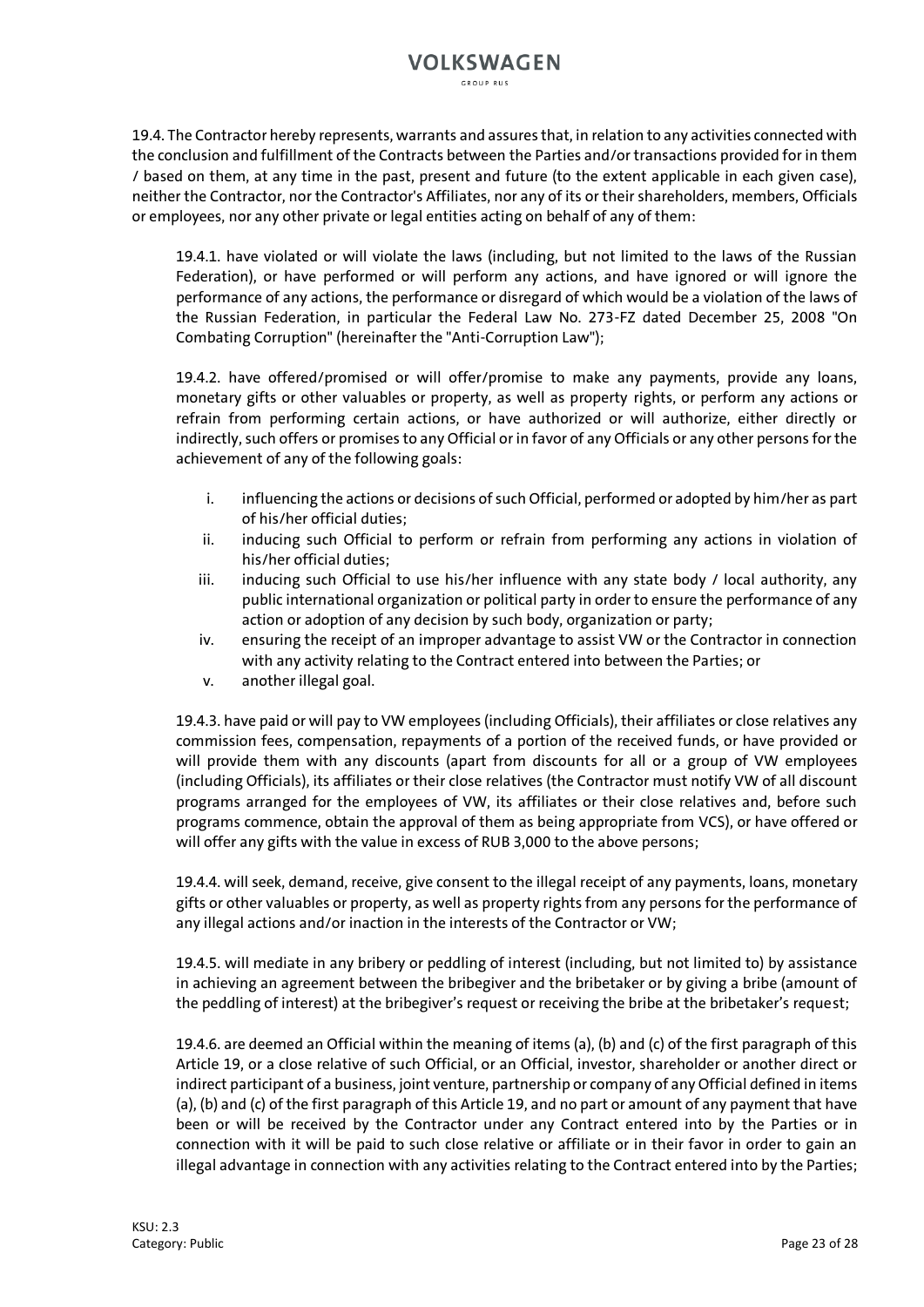19.4.7. have used or will use the amounts of any payments received under the Contract entered into by the Parties in violation of the provisions of this Article 19 of the GPC.

19.5. The Contractor confirms the use of a system of adequate internal control, meeting the business practice standards for building efficient compliance programs in the Russian Federation, as well as the requirements of the laws of the Russian Federation (Article 13.3 of the Anti-Corruption Law), and proper accounting and reporting on all transactions and payments to the Contractor and expenses of the Contractor in connection with the Contract concluded between the Parties in accordance with the laws of the Russian Federation. The Contractor hereby confirms that VW may rely on the Contractor's internal control system, as a minimum including the following expectations of VW:

19.5.1. The Contractor will take reasonable and necessary steps to ensure that its Officials and employees report on any incidents of illegal behavior or threats of violation of contractual terms (e.g., by interaction with a person responsible for the fulfillment of compliance control obligations within his/her entity (as per the definition of Subclause 1 of Clause 2 of Article 13.3 of the Anti-Corruption Law), and use other communication channels indicated in Clause 2 of Article 13.3 of the Anti-Corruption Law, created by the Contractor, in particular, to ensure the possibility of safe and anonymous reporting of any violations and reasonable suspicions. The Contractor is aware of the violation reporting system in place in VCS and may recommend that the Officials and employees of its entity use the system to report the possible compliance regulation violations by VCS employees.

19.5.2. If the Contractor appoints a person in charge of fulfillment of the obligations in its entity (as per the definition in Subclause 1 of Clause 2 of Article 13.3 of the Anti-Corruption Law), the Contractor will provide the relevant information to VCS.

19.5.3. The Contractor supports the actions of VCS to ensure an efficient compliance control system.

19.6. In order to counter and prevent any possible unlawful actions, the Parties shall cooperate with each other in accordance with the requirements and restrictions of the current laws of the Russian Federation by providing each other with the requested explanations regarding the actions that are or have been performed by the Party under the Contract entered into between the Parties in furtherance of the policy as per Clauses 19.2 an 19.3 of this Article 19. If either Party has reasonable suspicions that any provision of this article was or may be violated, the Party having such suspicion shall immediately give a written notice thereof to the other Party.

19.7. In case of violation of warranties and representations set forth in this article, the Contractor undertakes to compensate VW for any and all losses incurred in connection with such violation by the Contractor. The Parties agree that compliance with the assurances, warranties and obligations listed in this Article 19 is an essential condition of any Contract concluded between the Parties, and if any of the Parties fails to fulfill it, the other Party shall have the right to repudiate the Contract concluded between the Parties unilaterally and out of court.

19.8 The Contractor agrees that, if the Contractor undergoes a change of corporate control (i.e., an alteration of the structure of owners (shareholders, members, etc.) and/or the structure of the top management of the Contractor), the Contractor will promptly notify VCS of the fact in writing and provide VCS will any and all necessary explanations on the relevant circumstances, including information on the composition of the new owners. If the above changes in the Contractor's corporate control or management structure apply or are attributed to the Official (as per description in Subclauses (a), (b) and (c) of the first paragraph of this Article 19) or an affiliate of such Official, VCS is to be notified immediately.

The replacement or change of control over the Contractor with the participation of any Official of the Russian Federation (in accordance with Subclauses (a), (b) and (c) of the first paragraph of Article 19) or an affiliate of such Official of the Russian Federation or any other change of control over the Contractor, following which there is a risk that the interests of VW would be substantially endangered, will be considered a material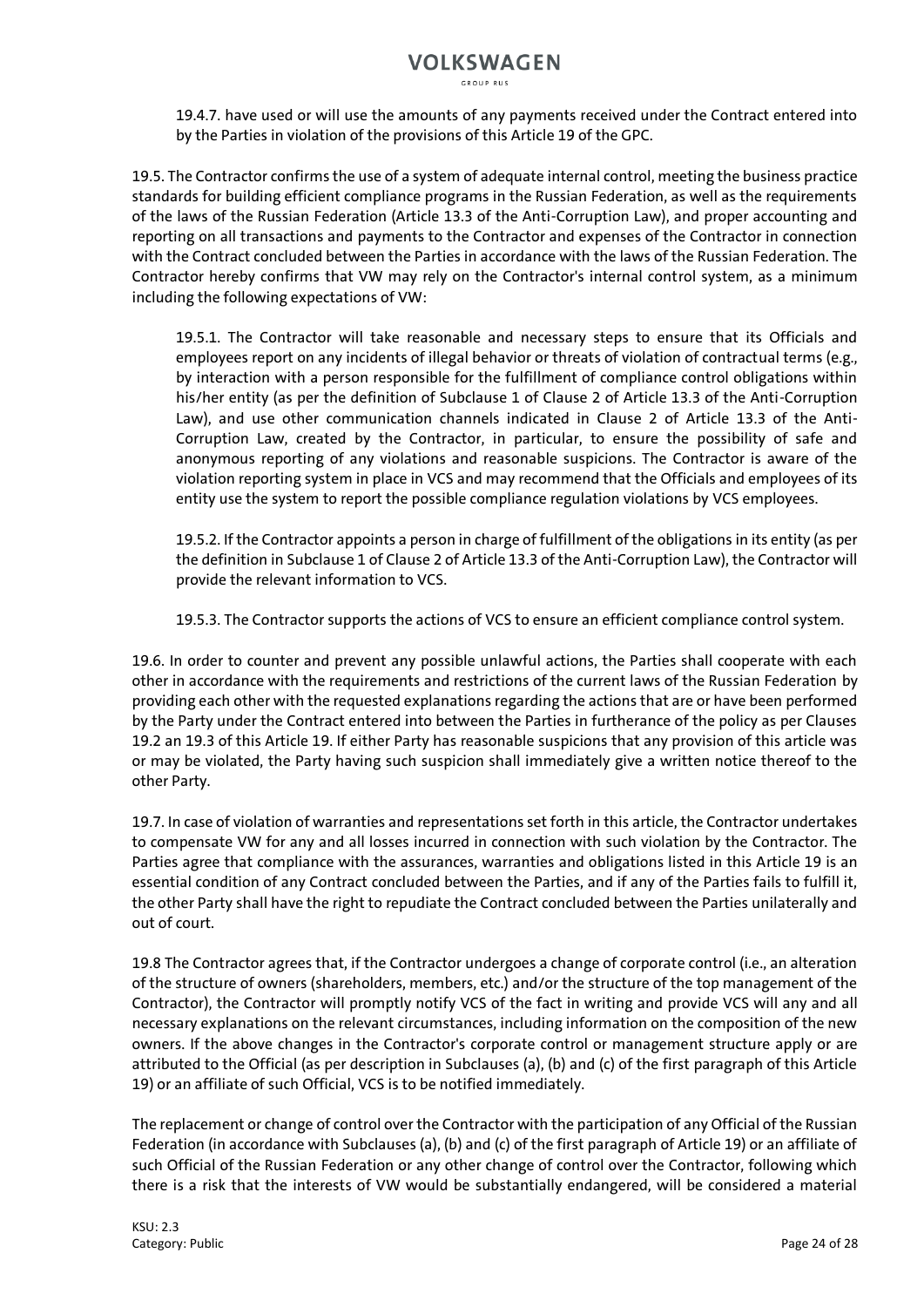GROUP RUS

violation of the Contract on behalf of the Contractor. The occurrence of such circumstances may be inferred, among other things, in cases when there is a competitor of any VW company among the Contractor's members or if the change / modification of control over the Contractor results in the inclusion of persons, with respect to whom there is reliable information of their illegal activities (e.g., cases of corruption, peddling of interest, money laundering, fraud, etc.), in the composition of the shareholders or controlling persons.

At that, VCS may immediately repudiate the Contract entered into by the Parties pursuant to Clause 11.12 of the GPC, if after receiving the Contractor's notice as per the first paragraph of Clause 19.8 of this Article 19, as a result of such change of control of the Contractor or the contents of any representations, guarantees or promises contained in this Article 19, a violation of the laws of the Russian Federation happens or may be reasonably expected to happen, or if VCS determines that deceit or misinformation of VCS have taken place at the conclusion and/or performance of the Contract (before making the respective decision, VCS will give the Contractor an opportunity to explain the completed changes of control or circumstances, having resulted in the invalidity ofthe representations, guarantees or promises or the suspicions of deceit or misinformation).

### **20. Substances preventing the paint coating**

Any kind of the Contractor services, works and supplies should be free from substances preventing VCS products paint coating, and should not inject such substances into the atmosphere.

### **21. Warranties and Representations**

Sending commercial offers to VCS and /or concluding each Contract with VCS and additional agreements to concluded Contracts with VCS the Contractor provides VCS with the following assurances and guaranties that are an essential part of concluded Contract with VCS and an authenticity of such assurances and guaranties are essential for VCS as VCS relies on them while concluding, execution or termination of the Contract.

### 21.1 *Legal status*

The Contractor is an entity / individual entrepreneur, duly established / registered and validly existing in accordance to applicable law of state of registration of the Contractor, is entitled to possess own assets and handle commercial activity in form as it is handled at present and also has legal capacity to act as a plaintiff and to defend suits at its own name.

### 21.2 *Rights and authority*

The Contractor has all rights and authorities to conclude, sign and execute the Contract; has all licenses, permits, and certificates required to fulfill its obligations under the Contract; has got all necessary permissions to conclude and execute Contract in order prescribed by applicable law and its organizational and internal documents, including permissions of the Contract as major transaction.

Person signed on behalf of the Contractor the Contract and /or any documentations, provided by VCS as stipulated by conditions of concluded Contract, is duly authorized representative of the Contractor and has actual powers to sign Contract and /or similar documents, including but not limited on the basis of actual power of attorney, that has not been recalled.

### 21.3 *Legitimacy and validity*

Concluded with VCS Contract is legal, actual obligation of the Contractor that has obligatory power and subject to compulsory execution. All consents, assumptions or licenses of any state authorities, agencies or institutions, that are necessary for conclusion of the Contract, its legality and compulsory execution, have been received and have legal force.

### 21.4 *Adequacy of information*

As the Contractor knows all information about its commercial activity and state of business provided to VCS in written form within the process of Contract conclusion is adequate and true in all essential issues. There are no essential facts or situations, suppression of which can lead to essential distortion such information.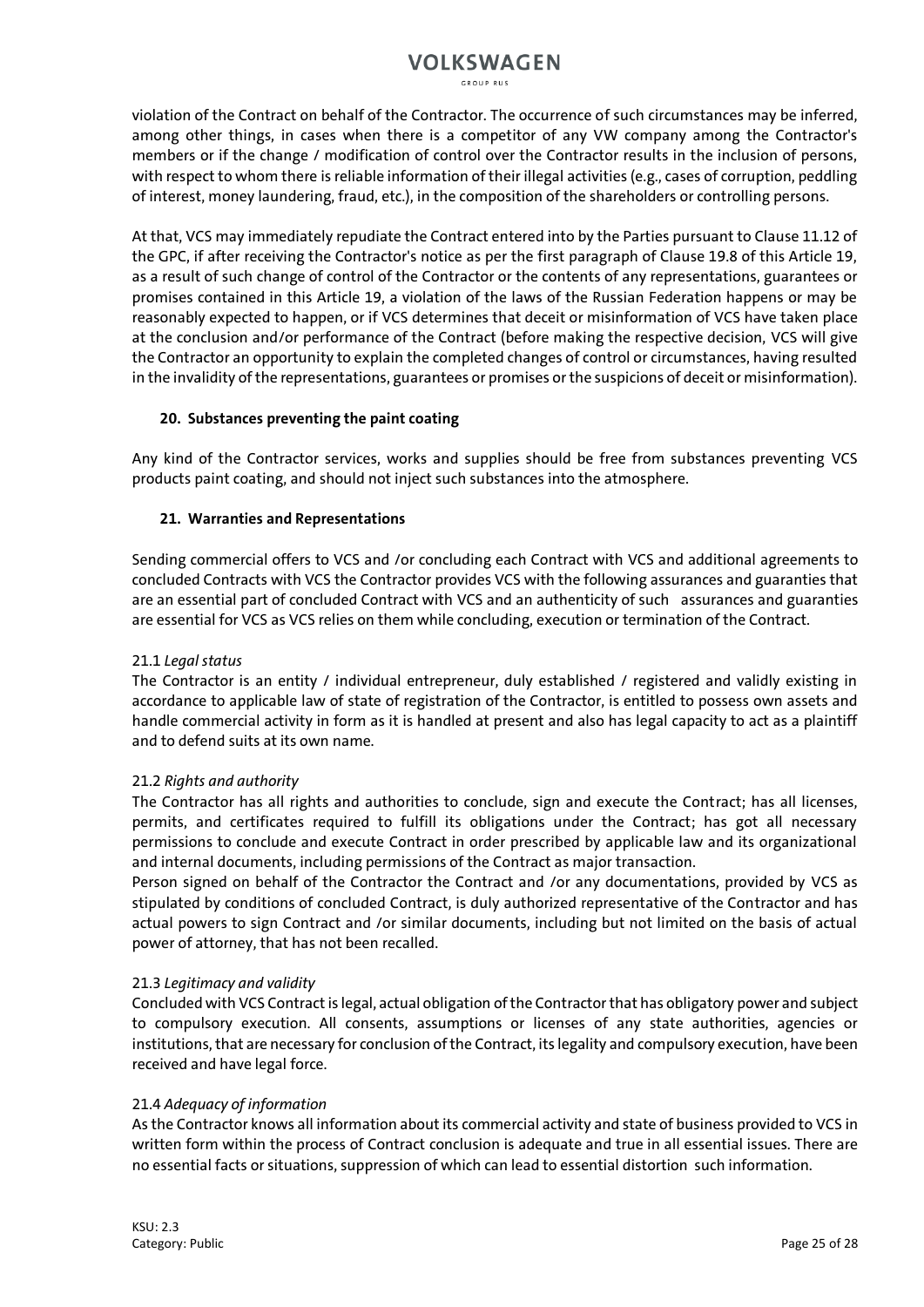GROUP RUS

#### 21.5 *Legal proceedings*

As far as the Contractor knows, there are no lawsuits or administrative proceedings in any court or authority, which could reasonably lead to material adverse effect for the Contractor's capability to perform its obligations under the Contract.

21.6 Conclusion and performance by the Contractor of the Contract does not contradict:

- the laws applicable to the relationships between the Parties;

- its organizational and other internal documents;
- any decisions of its governing bodies; and
- any other documents or agreements binding for it.

### 21.7 *Non-resident's income from activities under the Contract*

The Contractor, which is a non-resident in accordance with the laws of the Russian Federation on currency regulation and currency control, has the actual right to receive income from activities under the Contract (hereinafter the "Income"); its authorities to manage the Income are not limited; it does not perform any intermediary functions with respect to the Income in favor of third parties and does not assume any risks by directly or indirectly transferring the Income to third parties who, if the Income was received directly, would have the right to benefits or preferences specified in the international treaties of the Russian Federation on the avoidance of double taxation applicable to such persons.

### **22. Electronic Document Flow**

At the request of VCS, the Parties shall effect the document flow in the electronic format when they sign and execute any Contracts concluded between them and other documents that the Parties may exchange in the course of business collaboration under the Contracts concluded. If the Contractor refuses to fulfill the above requirement, VCS is entitled to suspend the fulfillment of its obligations under the Contract by sending the Contractor an appropriate notification in the manner prescribed in Clause 18.4 of the GPC. VCS shall not be held liable for the failure to fulfill its obligations under the Contract during the period between the suspension of the fulfillment of obligations under the Contract and the fulfillment by the Contractor of VCS's requests specified in this clause of the GPC.

At that, if the document flow under Contracts is in the electronic format, the Parties will be governed by the following rules:

22.1. The electronic document flow under the Contracts is effected by the Parties using an enhanced qualified electronic signature (hereinafter the "QES") and the entity's electronic document flow system that ensures the exchange of open and confidential information via telecommunication channels (electronic document flow operator) in accordance with the current laws of the Russian Federation.

22.2. The Parties confirm the technological feasibility of effecting the document flow in the electronic format using the QES. The technological feasibility shall mean the availability of the respective hardware, software and QES key certificates to all participants of the document flow.

22.3. Unless otherwise agreed by the Parties and provided for by the respective Contract, any documents under Contracts, including Contracts themselves, will be drawn and signed by the Parties using the QES, including (but not limited to): any Contracts, appendices and addenda to any Contracts, primary documents made by Parties to the Contracts, including, but not limited to the following: IDN (integrated delivery note functioning as an invoice and delivery note), bill for payment, notice and other documents.

When exchanging electronic documents, the Parties use document formats approved by the laws of the Russian Federation: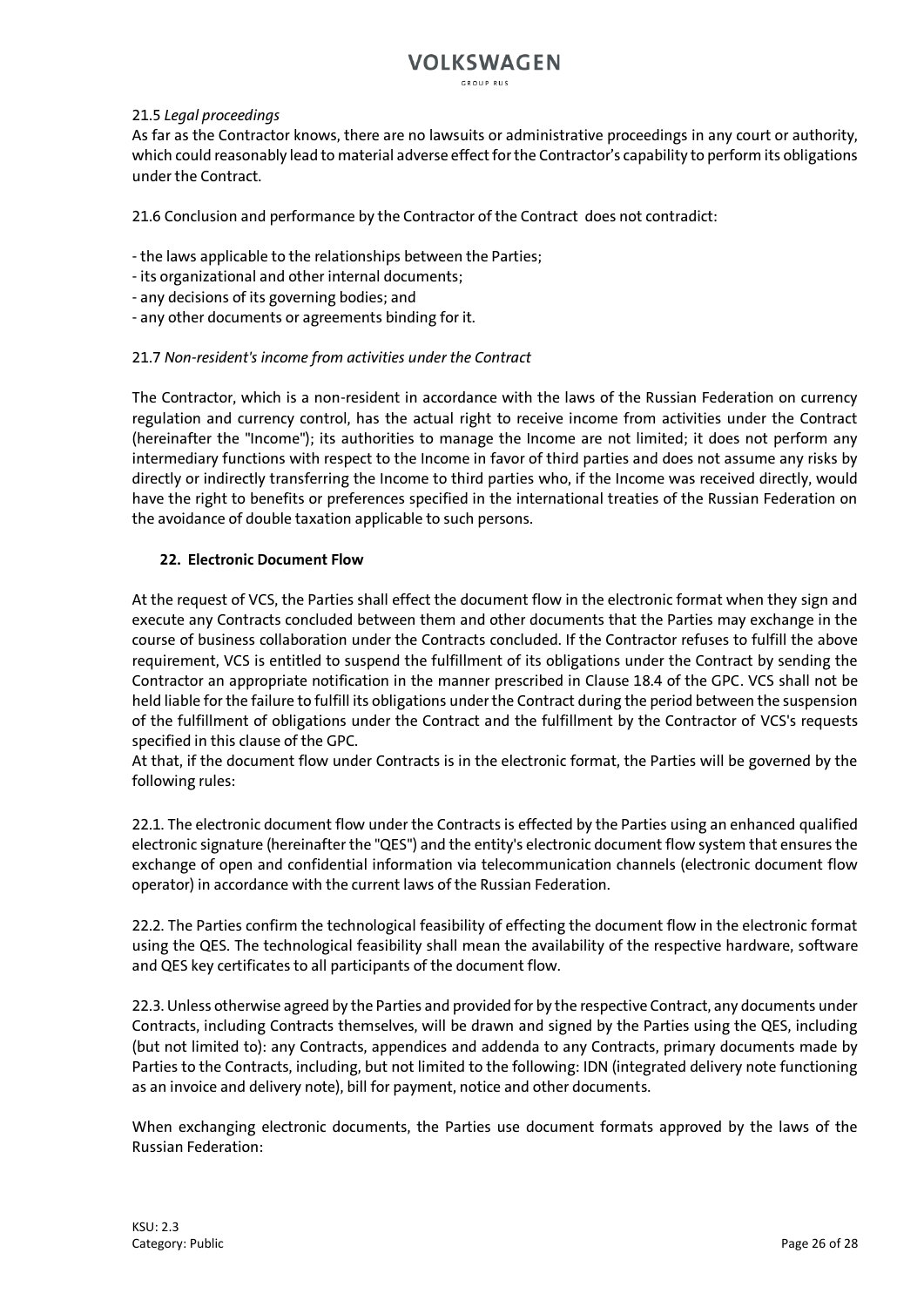GROUP RUS

 - Unified Transfer Documents, VAT invoice (in XML format), adjusted VAT invoice, corrective VAT invoice (Unified Corrective Document (UCD), approved by the Order of the Federal Tax Service of Russia No. ММВ-7- 15/820@ dated December 19, 2018 "On approval of the VAT invoice format and format of submission of a goods (works, services, property rights) transfer (deliver) document, including a VAT invoice, in electronic form");

 - Service Acceptance Certificate (in XML format, approved by the Order of the Federal Tax Service of Russia No. ММВ-7-15/820@ dated December 19, 2018 "On approval of the VAT invoice format and format of submission of a goods (works, services, property rights) transfer (deliver) document, including a VAT invoice, in electronic form");

If the document formats have not been approved, the Parties will use the document formats agreed upon by them:

- Invoice (in format of PDF, XLSX, etc.);

- Certificates in the form of КS-2, КS-3.

22.4. The Counterparty shall issue documents and send them to VCS as a single package (universal transfer document, invoice, and other documents) via the electronic document management operator. The Counterparty shall issue documents and send them to VCS as a single package relating to the same shipment under supply and service contracts.

Enter the following information in the field <Иные сведения> in a formalized document (XML):

PO and subdivision code according to the mask in the element <ИнфПолФХЖ1> <ТекстИнф Идентиф="Заказ" Значен="4ХХХХХХХХХ"/> <ТекстИнф Идентиф="Код" Значен="ХХХХХХХХХ"/> </ИнфПолФХЖ1>.

Specify <Код> with a capital letter as the digital subdivision code <XXXXXXXXX to be emailed by the employee in charge from VCS, and also specify <Заказ> with a capital letter (PO) received earlier by email (or other channels) from representatives of VCS. If the Counterparty issues UTD for several orders, list all the POs for which the UTD is issued in the field <Иные сведения>.

In case of failure to meet the requirements of clause 22.4 of XML File GPC, VCS has the right to reject the signing of this document and delay the payment until the document meets the requirements of clause 22.4 of GPC.

22.5. The Parties acknowledge the QES to be an analog of a handwritten signature (equivalent to a handwritten signature on a hard-copy document). The Parties acknowledge that documents signed using the QES have equal legal force with the respective hard-copy documents, are valid as written evidence in the courts of the Russian Federation, foreign courts, international and arbitration courts, when submitted to state authorities of the Russian Federation;

22.6. If a QES key of VCS and/or the Contractor is lost or compromised, or the power of an employee or another authorized representative of VCS and/or the Contractor to sign documents using the QES are terminated, including prematurely (including, but not limited to cases of dismissal, transfer to another position, suspension (including temporary) from the position occupied, vacation, medical leave, absence on other grounds; expiration or cancellation of the employment contract with the above person authorized to hold the QES of VCS and/or the Contractor; expiration of the power of attorney, withdrawal of the power of attorney of such person, and also other grounds that allow establishing the termination or absence of powers of a person authorized to hold the QES of VCS and/or the Contractor), VCS or the Contractor, respectively, will promptly, but in any case no later than the following calendar day, notify the other Party of the fact in writing (immediate notification by e-mail with the simultaneous dispatch of a written notice is permitted). If VCS or the Contractor receives documents signed using such QES of VCS or the Contractor before the above-mentioned notice, such documents are considered proper documents of VCS or the Contractor; at that, all risks, losses and other adverse consequences related to the loss or compromise of a QES key of VCS or the Contractor, as well as termination of the powers of a VCS or Contractor employee to sign documents using the QES, as stipulated above, shall be borne by VCS or the Contractor, respectively, until the other Party is notified of the fact.